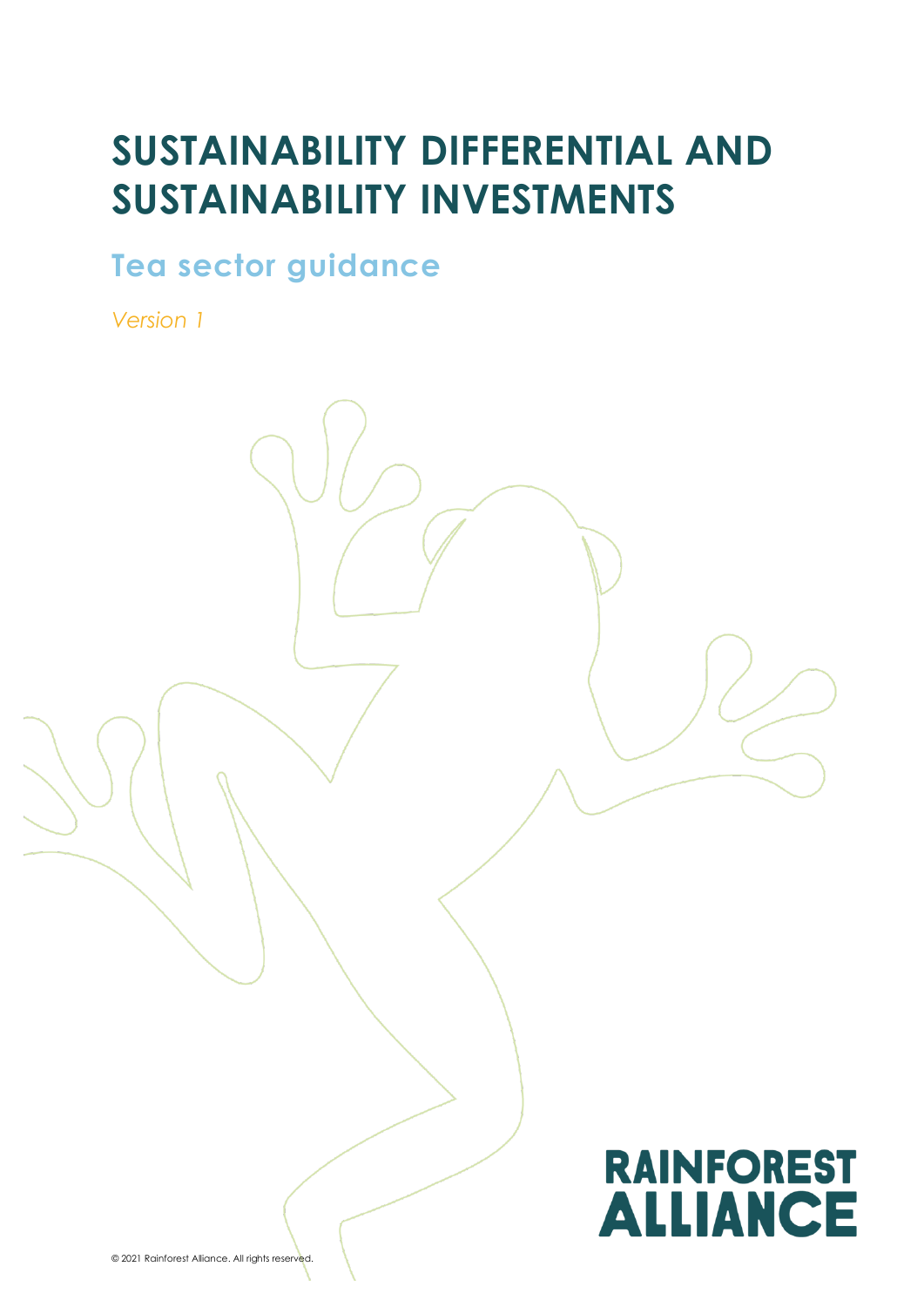

The Rainforest Alliance is creating a more sustainable world by using social and market forces to protect nature and improve the lives of farmers and forest communities.

### Translation Disclaimer

For any question related to the precise meaning of the information contained in the translation, please refer to the official English version for clarification. Any discrepancies or differences in meaning due to translation are not binding and have no effect for auditing or certification purposes.

#### More information?

For more information about the Rainforest Alliance, visit [www.rainforest-alliance.org](http://www.rainforest-alliance.org/) or contact [info@ra.org](mailto:info@ra.org)

| <b>Document Name:</b>                                                                                                                                                                                                                                                                                                                        |                   | Document Code:                                                   | Version:             |  |  |
|----------------------------------------------------------------------------------------------------------------------------------------------------------------------------------------------------------------------------------------------------------------------------------------------------------------------------------------------|-------------------|------------------------------------------------------------------|----------------------|--|--|
| Sector Guidance<br>Sustainability Differential and Sustainability<br>Investments<br><b>Tea Sector</b>                                                                                                                                                                                                                                        |                   | SA-G-SD-18-V1                                                    |                      |  |  |
| Date of first<br>publication:                                                                                                                                                                                                                                                                                                                | Date of revision: | Valid From:                                                      | <b>Expires by:</b>   |  |  |
| June, 2021                                                                                                                                                                                                                                                                                                                                   | N/A               | February 28, 2021                                                | Until further notice |  |  |
| Developed by:                                                                                                                                                                                                                                                                                                                                |                   | <b>Approved by:</b>                                              |                      |  |  |
| Rainforest Alliance Department Markets<br>Transformation                                                                                                                                                                                                                                                                                     |                   | Director of Standards and Assurance                              |                      |  |  |
| Linked to:                                                                                                                                                                                                                                                                                                                                   |                   |                                                                  |                      |  |  |
| \$A-S-SD-2- V1.1 Rainforest Alliance 2020 Sustainable Agriculture Standard, Supply<br>Chain Requirements<br>SA-S-SD-4-V1.1 – Annex S3: Risk Assessment Tool<br>SA-S-SD-15-V1.1 Annex S14: Shared Responsibility<br>\$A-G-SD-22-V1 Guidance: Use of Sustainability Differential and Sustainability<br>Investments for the benefit of workers. |                   |                                                                  |                      |  |  |
| <b>Replaces:</b>                                                                                                                                                                                                                                                                                                                             |                   |                                                                  |                      |  |  |
| N/A                                                                                                                                                                                                                                                                                                                                          |                   |                                                                  |                      |  |  |
| <b>Applicable to:</b>                                                                                                                                                                                                                                                                                                                        |                   |                                                                  |                      |  |  |
| Farm certificate holders and supply chain certificate holders                                                                                                                                                                                                                                                                                |                   |                                                                  |                      |  |  |
| Country/Region:                                                                                                                                                                                                                                                                                                                              |                   |                                                                  |                      |  |  |
| All                                                                                                                                                                                                                                                                                                                                          |                   |                                                                  |                      |  |  |
| Crop:                                                                                                                                                                                                                                                                                                                                        |                   | <b>Type of Certification:</b>                                    |                      |  |  |
| Tea                                                                                                                                                                                                                                                                                                                                          |                   | Farm certificate holders and supply chain<br>certificate holders |                      |  |  |

This guidance document is non-binding. This means that this document provides important information to help readers understand, interpret, and implement the requirements set out in the documents listed in the section "linked to" above. However, following the guidance in this document is not mandatory.

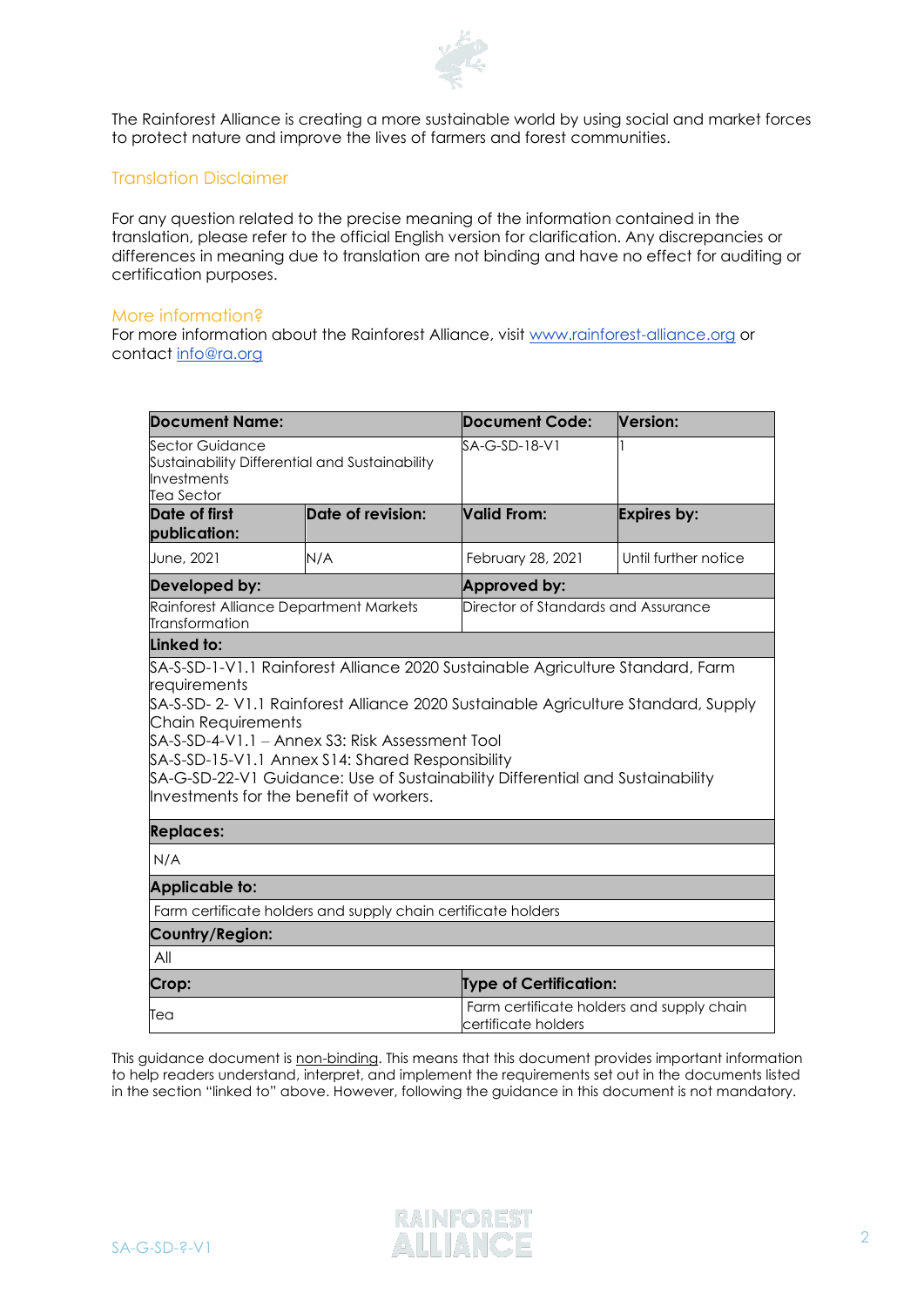

# **Table of Contents**

| 2.2 Introducing the Sustainability Differential and Sustainability Investment12 |  |
|---------------------------------------------------------------------------------|--|
|                                                                                 |  |
|                                                                                 |  |
|                                                                                 |  |
|                                                                                 |  |
|                                                                                 |  |
|                                                                                 |  |
|                                                                                 |  |
|                                                                                 |  |
|                                                                                 |  |
|                                                                                 |  |
|                                                                                 |  |
|                                                                                 |  |
| 6. Reporting the Sustainability Differential and Sustainability Investments20   |  |
| 6.1                                                                             |  |
|                                                                                 |  |
|                                                                                 |  |
|                                                                                 |  |
|                                                                                 |  |
| 8.                                                                              |  |

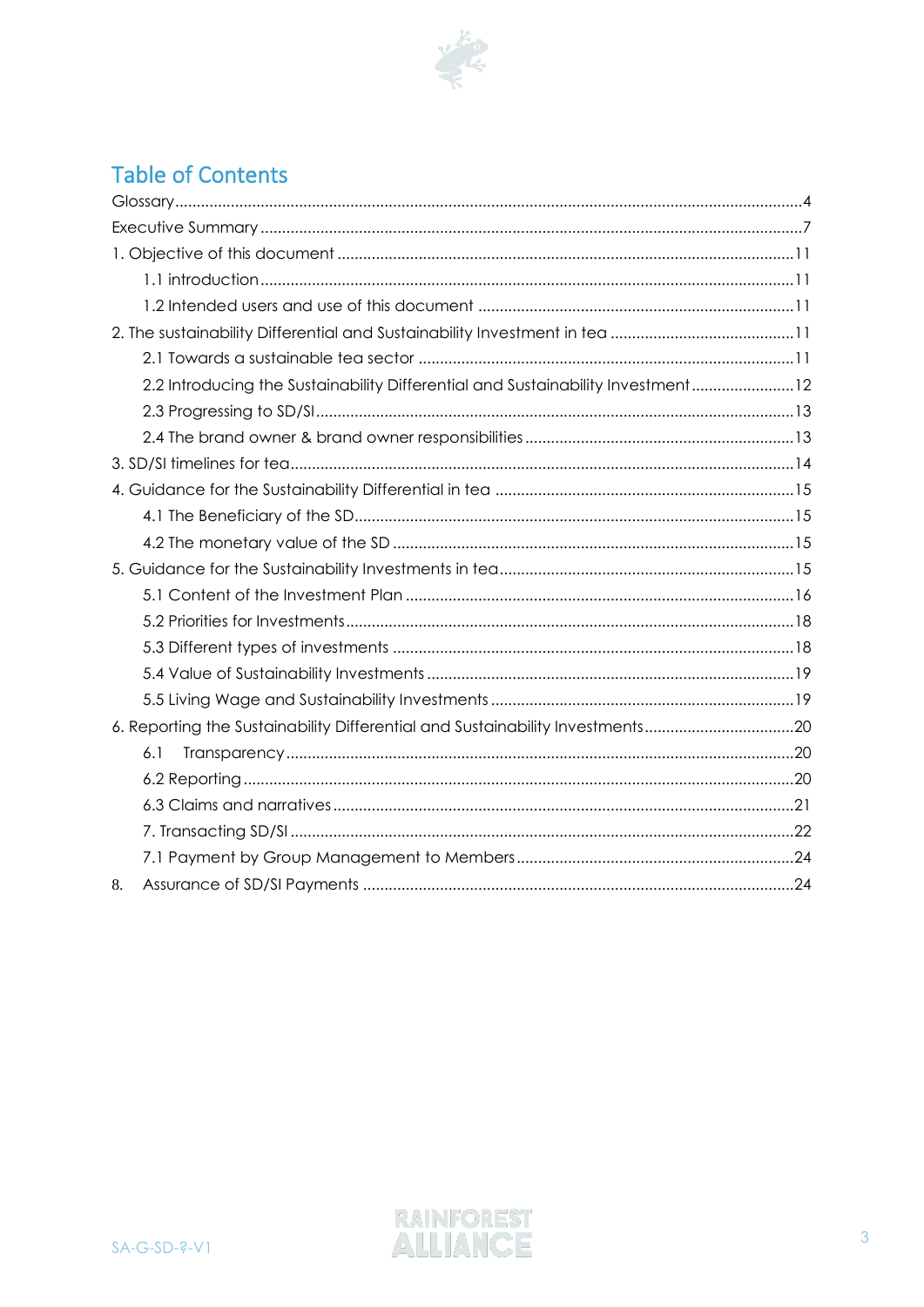

# <span id="page-3-0"></span>**GLOSSARY**

| Term                       | <b>Definition</b>                                                                                                                                                                                                                                                                                                                                                                                                                                                                                                                                                                                                                                                                                                                                                                                                                                                                                                |  |  |  |
|----------------------------|------------------------------------------------------------------------------------------------------------------------------------------------------------------------------------------------------------------------------------------------------------------------------------------------------------------------------------------------------------------------------------------------------------------------------------------------------------------------------------------------------------------------------------------------------------------------------------------------------------------------------------------------------------------------------------------------------------------------------------------------------------------------------------------------------------------------------------------------------------------------------------------------------------------|--|--|--|
| <b>Brand</b>               | A class of goods identified by name, term, design, symbol, or<br>another feature as the product of a single firm or manufacturer.                                                                                                                                                                                                                                                                                                                                                                                                                                                                                                                                                                                                                                                                                                                                                                                |  |  |  |
| <b>Brand Owner</b><br>(BO) | A person or company who markets any commodity or product under a<br>registered brand name or label. This may include private label brands or<br>store brands owned by retail companies. For the purposes of this<br>document, a brand owner is defined as:<br>i)A corporate entity which markets tea under one or more<br>registered brand name(s) or label(s). This entity may process and pack<br>the teas themselves or via a 3rd party, but they own, and have<br>responsibility for, the brand.<br>ii)A retail entity which markets tea under one or more private<br>label(s) or store brand(s), owned by them.<br>iii) A manufacturer or private label packer supplying one or more<br>finished tea product(s) sold as branded tea SKUs (Stock Keeping Unit) to<br>the out-of-home or retail trade.<br>For the purposes of this guidance document, any of the above 3 brand<br>owners may also be packers. |  |  |  |
| Certification<br>Body (CB) | Entity authorized by Rainforest Alliance to conduct audits and to issue a<br>certificate for the Rainforest Alliance Certification Program.                                                                                                                                                                                                                                                                                                                                                                                                                                                                                                                                                                                                                                                                                                                                                                      |  |  |  |
| Certificate<br>Holder (CH) | Any organization that is or wants to be certified against any Rainforest<br>Alliance certification program (UTZ Certification Program, 2017<br>Rainforest Alliance Certification Program, Rainforest Alliance 2020<br>Certification Program). Certificate holder includes all actors (for<br>example sites, farmers, intermediaries etc.) falling under the certification<br>scope of the CH.<br>Farm CHs are organizations with farming in scope and who must<br>comply with the applicable Farm Requirements of the Rainforest<br>Alliance 2020 SAS,<br>Supply Chain CHs are those organizations that do not have farming in<br>scope and therefore comply with the applicable Supply Chain<br>Requirements of the Rainforest Alliance 2020 SAS.                                                                                                                                                               |  |  |  |
| Claim                      | Also referred to as product claim. Any reference made about Rainforest<br>Alliance Certified or about the sustainable or responsible sourcing of a<br>product or ingredient(s), that to all intents and purposes are wholly or<br>partially based on Rainforest Alliance Certified origin or status, with or<br>without the Rainforest Alliance seal, which is made on-product or off-<br>product, in relation to the offering or selling of the product. This can be<br>both business-to-business and business-to-consumer. The Rainforest<br>Alliance reserves the right to take the final decision on whether<br>something is or is not considered a product claim. Product claims are<br>further explained in the Rainforest Alliance claims framework and<br>labelling and trademarks policy.                                                                                                               |  |  |  |
| Commitment                 | An agreement pertaining to a monetary SD and/or SI contribution<br>between a SCA and a farm CH.                                                                                                                                                                                                                                                                                                                                                                                                                                                                                                                                                                                                                                                                                                                                                                                                                  |  |  |  |
| Consumer end-<br>product   | A product that requires no further transformation in terms of processing<br>or packaging prior to consumption and is destined for retail sale or<br>foodservice.                                                                                                                                                                                                                                                                                                                                                                                                                                                                                                                                                                                                                                                                                                                                                 |  |  |  |

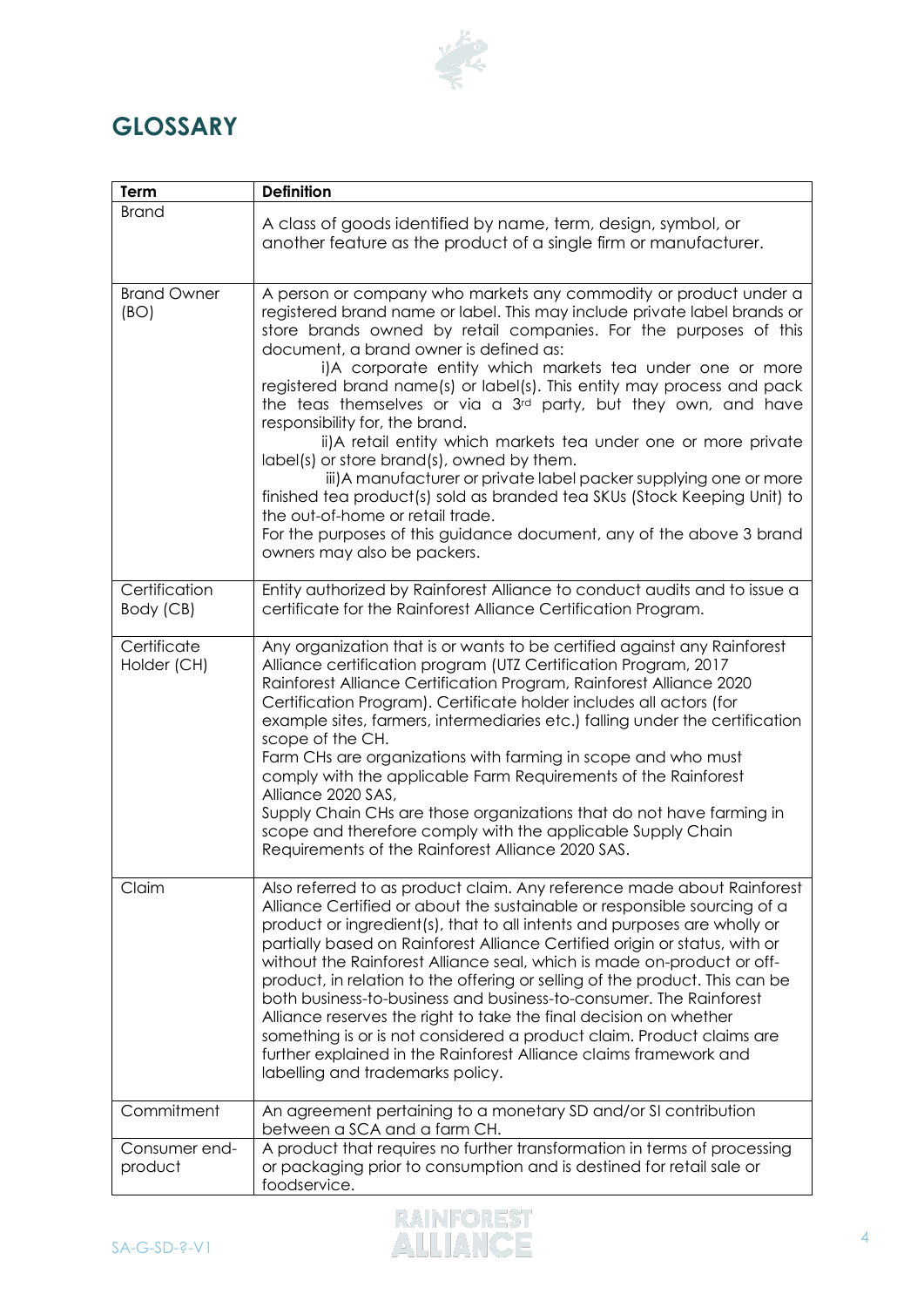

| Farm                                 | All land and facilities used for agricultural production and processing<br>activities under the geographical scope of farm/group management.<br>A farm may be composed of several neighbouring or geographically<br>separate farm units within one country if they are under a common<br>management body.                                                                                                                                                                                           |  |
|--------------------------------------|-----------------------------------------------------------------------------------------------------------------------------------------------------------------------------------------------------------------------------------------------------------------------------------------------------------------------------------------------------------------------------------------------------------------------------------------------------------------------------------------------------|--|
| Farm Unit                            | A piece of continuous land that is part of a farm. A farm unit can<br>include both agricultural and non-agricultural land with buildings,<br>facilities, water bodies, and other features.                                                                                                                                                                                                                                                                                                          |  |
| First Buyer                          | The initial supply chain actor legally owning the certified product after<br>the farm certificate holder.                                                                                                                                                                                                                                                                                                                                                                                           |  |
| Foodservice                          | Also referred to as out-of-home. A company which purchases<br>consumer-end product and handles the product before serving or<br>selling to consumers.                                                                                                                                                                                                                                                                                                                                               |  |
| Group<br>Management                  | The entity that signs the certification agreement with the Rainforest<br>Alliance accredited certification body and takes responsibility for the<br>development and implementation of the group's internal management<br>system and all member farms' management systems. The group<br>management is responsible for assuring member farms' compliance<br>with the Standard.                                                                                                                        |  |
| <b>Group Members</b>                 | Individual producers that are part of group certification.                                                                                                                                                                                                                                                                                                                                                                                                                                          |  |
| Manufacturer                         | A manufacturer or private label manufacturer supplying one or more<br>finished product(s) sold as branded tea SKU to the out-of-home or retail<br>trade.                                                                                                                                                                                                                                                                                                                                            |  |
| Packer                               | The supply chain actor who packs product into a consumer-end<br>product.                                                                                                                                                                                                                                                                                                                                                                                                                            |  |
| Packing                              | The action or process of putting products into a package. Packing<br>takes place at various stages in the supply chain and includes<br>consumer-end packing (final packing of consumer-end products).                                                                                                                                                                                                                                                                                               |  |
| Premium                              | An additional monetary amount paid above the market price for a<br>similar conventional (non-certified/non-verified) product because the<br>product is sustainably produced and meets the requirements of the<br>given standard.                                                                                                                                                                                                                                                                    |  |
| Producer                             | A person (either male or female) who owns and/or operates an<br>agricultural enterprise, either commercially or to sustain him or herself or<br>his/her family.                                                                                                                                                                                                                                                                                                                                     |  |
| Rainforest<br><b>Alliance Online</b> | The Information Technology system developed by the Rainforest                                                                                                                                                                                                                                                                                                                                                                                                                                       |  |
| platforms                            | Alliance to record certification data and report transactions and<br>activities of certified volumes throughout the supply chain.                                                                                                                                                                                                                                                                                                                                                                   |  |
| Redeem                               | An action performed in the Rainforest Alliance online platform which<br>marks the end of the supply chain for that certified product, after which<br>the product can no longer be declared or traced.<br>Manufacturers of half-finished, consumer-end, or food service products<br>(e.g., Tea packer) that operate in the Rainforest Alliance traceability<br>platform must redeem all Rainforest Alliance volumes for which they<br>have confirmed receipt, and which are packaged as consumer-end |  |

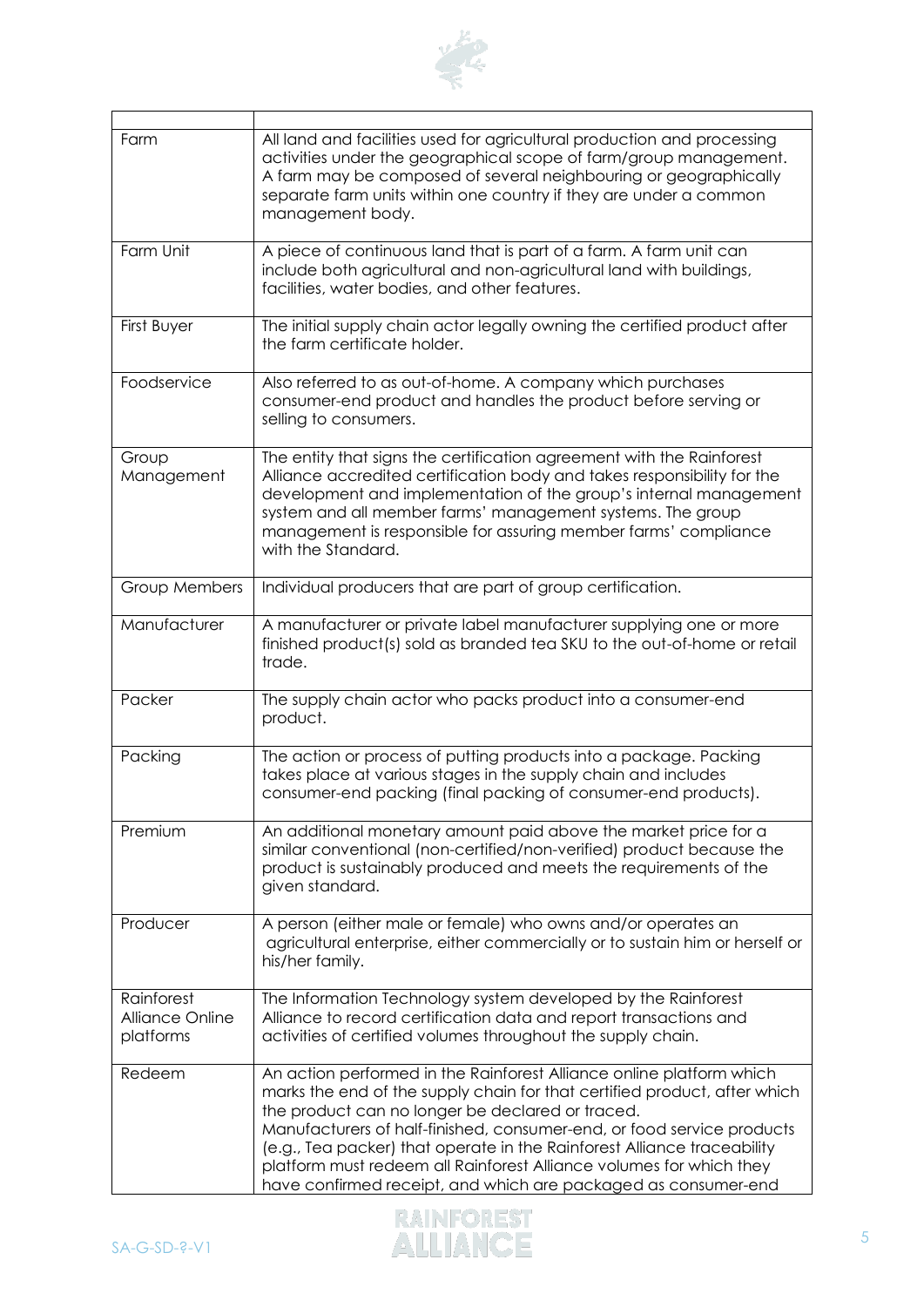

|                                     | product, either under the manufacturer's own brand or the brand of a<br>retailer the manufacturer is producing the product for. Their redemption<br>reports may be used further down the supply chain as supporting<br>evidence of Rainforest Alliance Certified status.                                                                                                                                                                                                                                                                                                       |
|-------------------------------------|--------------------------------------------------------------------------------------------------------------------------------------------------------------------------------------------------------------------------------------------------------------------------------------------------------------------------------------------------------------------------------------------------------------------------------------------------------------------------------------------------------------------------------------------------------------------------------|
| <b>Risk Assessment</b>              | A systematic process to identify the issues that could prevent the<br>producers from complying with the standard requirements and<br>reaching the expected sustainability outcomes. The Rainforest Alliance<br>has developed a tool to support this analysis - The Farm Risk Assessment<br>Tool.                                                                                                                                                                                                                                                                               |
| 2020 SAS                            | The Rainforest Alliance 2020 Sustainable Agriculture Standard.                                                                                                                                                                                                                                                                                                                                                                                                                                                                                                                 |
| Stock keeping<br>unit (SKU)         | A distinct item for sale and all the attributes (e.g., material, ingredients,<br>size, packaging, etc.) associated with the item that distinguish it from<br>other items.                                                                                                                                                                                                                                                                                                                                                                                                      |
| Subcontractor                       | An organization or individual contracted to carry out one or more<br>specific operations on the certified products, for example, processing,<br>storing, packaging, and/or labelling products.                                                                                                                                                                                                                                                                                                                                                                                 |
| Supply Chain<br>Actor (SCA)         | Any organization that relates to the certified product from its production<br>up to its final sale.<br>Examples of tea SCAs (Supply Chain Actors) are buying agents, traders,<br>blenders, bulkers, processors (including subcontractors).                                                                                                                                                                                                                                                                                                                                     |
| Sustainability<br>Differential (SD) | A mandatory additional monetary payment made to certified farm<br>certificate holders on top of the market price of the commodity.                                                                                                                                                                                                                                                                                                                                                                                                                                             |
| Sustainability<br>Investments (SI)  | mandatory monetary or in-kind investments from buyers of Rainforest<br>Alliance Certified products to farm certificate holders for the specific<br>purpose of helping them comply with the 2020 Sustainable Agriculture<br>Standard.                                                                                                                                                                                                                                                                                                                                           |
| Workers                             | A person who performs labor in return for a monetary amount. A worker<br>encompasses all types of persons working irrespective of their<br>contractual status, such as permanent, temporary, seasonal, migrant,<br>family, piece rate workers, documented, undocumented, as well as<br>hired through a labor provider, persons in training, (group)<br>management staff, including interns and apprentices, and persons<br>temporarily absent from a job or enterprise at which they recently<br>worked for illness, parental leave, holiday, training, or industrial dispute. |

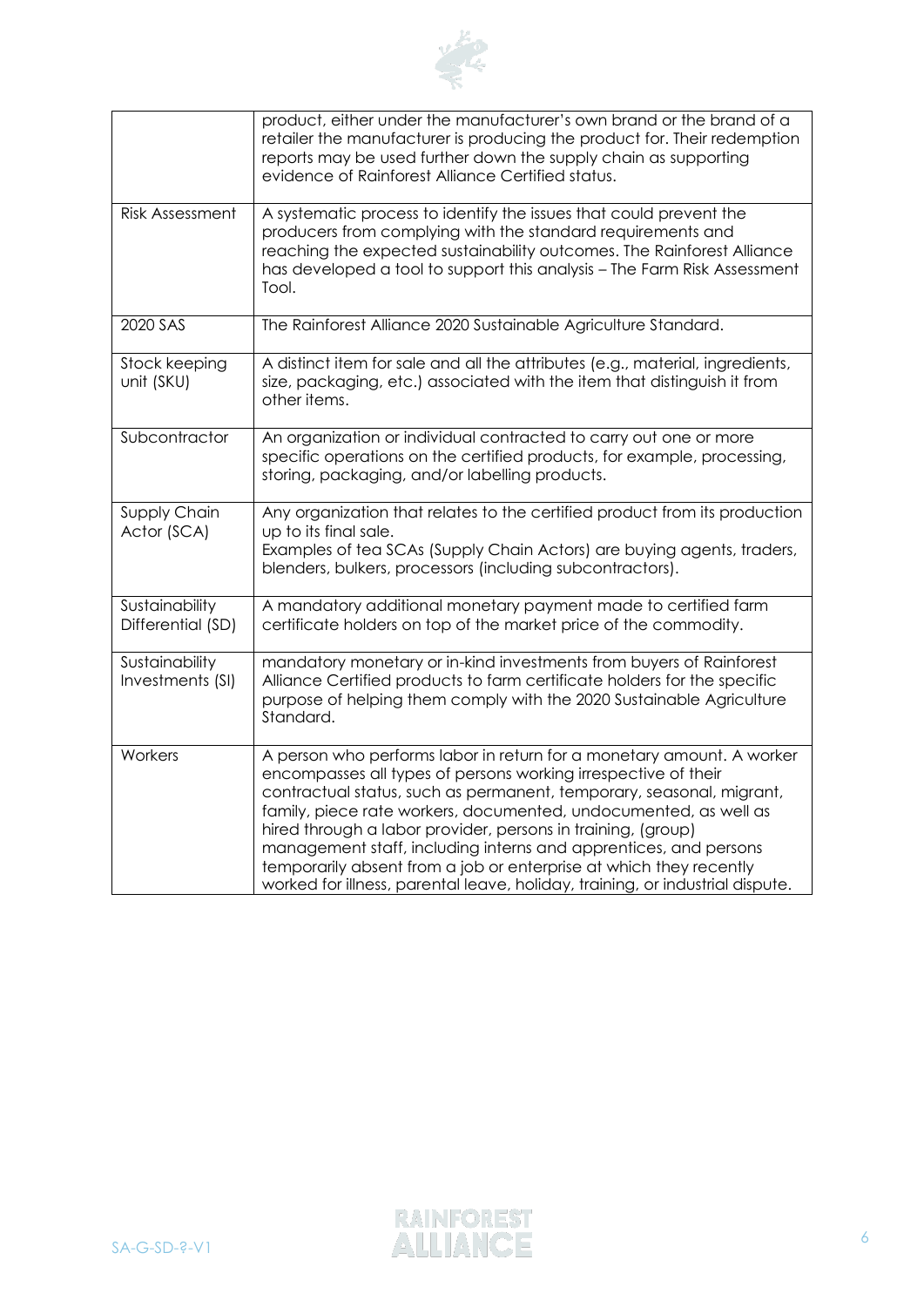

# <span id="page-6-0"></span>**EXECUTIVE SUMMARY**

In our 2020 certification program, we are moving away from a model that places the burden of investing in sustainable production exclusively on producers and towards a new system where responsibility for sustainable production is shared across the entire supply chain. With the Sustainability Differential and Sustainability Investments, we are encouraging companies to acknowledge the price of sustainability and invest in and reward more sustainable production—because a more sustainable product is a better product that deserves a better price. Rather than setting a fixed commodity price that could make certified commodities less competitive, our approach is systemic. It aims to tackle the root causes of inequality and poverty in supply chains by empowering producers to define what investment support they need to better negotiate and advocate for themselves.

#### **The Sustainability Differential and Sustainability Investment**

- The Sustainability Differential is a mandatory monetary payment made to farm certificate holders on top of the market price of the commodity to reward producers' sustainability efforts.
- The Sustainability Investments are monetary or in-kind investments made to farm certificate holders to support the farm investments needed to attain and maintain certification against the 2020 Sustainable Agriculture Standard.

#### **Progressing to Sustainability Differential (SD) and Sustainability Investments (SI)**

The Rainforest Alliance 2020 SAS will require a shift in several components of current practices:

| Premium approach                                                                                                                                                                                        | SD/SI approach |                                                                                                                                                       |
|---------------------------------------------------------------------------------------------------------------------------------------------------------------------------------------------------------|----------------|-------------------------------------------------------------------------------------------------------------------------------------------------------|
| UTZ premium requirement: only captures<br>monetary amounts paid from the first<br>buyer to the farm CH. It does not<br>include in-kind investments.<br>RA premium requirement: none.                    | ٠              | Will capture the full investments made in<br>farm CHs. This includes both in-kind as<br>well as monetary investments.                                 |
| UTZ premium requirement: includes both<br>monetary amounts paid to producers<br>and to the group administrator. The<br>exact distribution is not mandated or<br>reported in the certification platform. | $\bullet$      | Distinguishes between value to<br>producers (SD) and value to group/farm<br>management (SI), thereby measuring<br>what is reaching producers in cash. |
| Investments are not guided.                                                                                                                                                                             | ٠              | Based on investment needs identified by<br>the farm CH in an investment plan. The<br>mandatory template is provided by the<br>Rainforest Alliance.    |

#### **Sustainability Differential and Sustainability Investments in Tea.**

#### Farm Certificate Holders (CHs)

Farm CHs are required to adhere to the requirements in the Rainforest Alliance SAS regarding the distribution, use and reporting of funds from SD/SI payments.

Farm CHs are also required to produce Investment Plans which clearly articulate the Sustainability Investment needs, using the template provided by the Rainforest Alliance. Farm CHs are required to keep their SD/SI information up to date in the Rainforest Alliance Online platform.

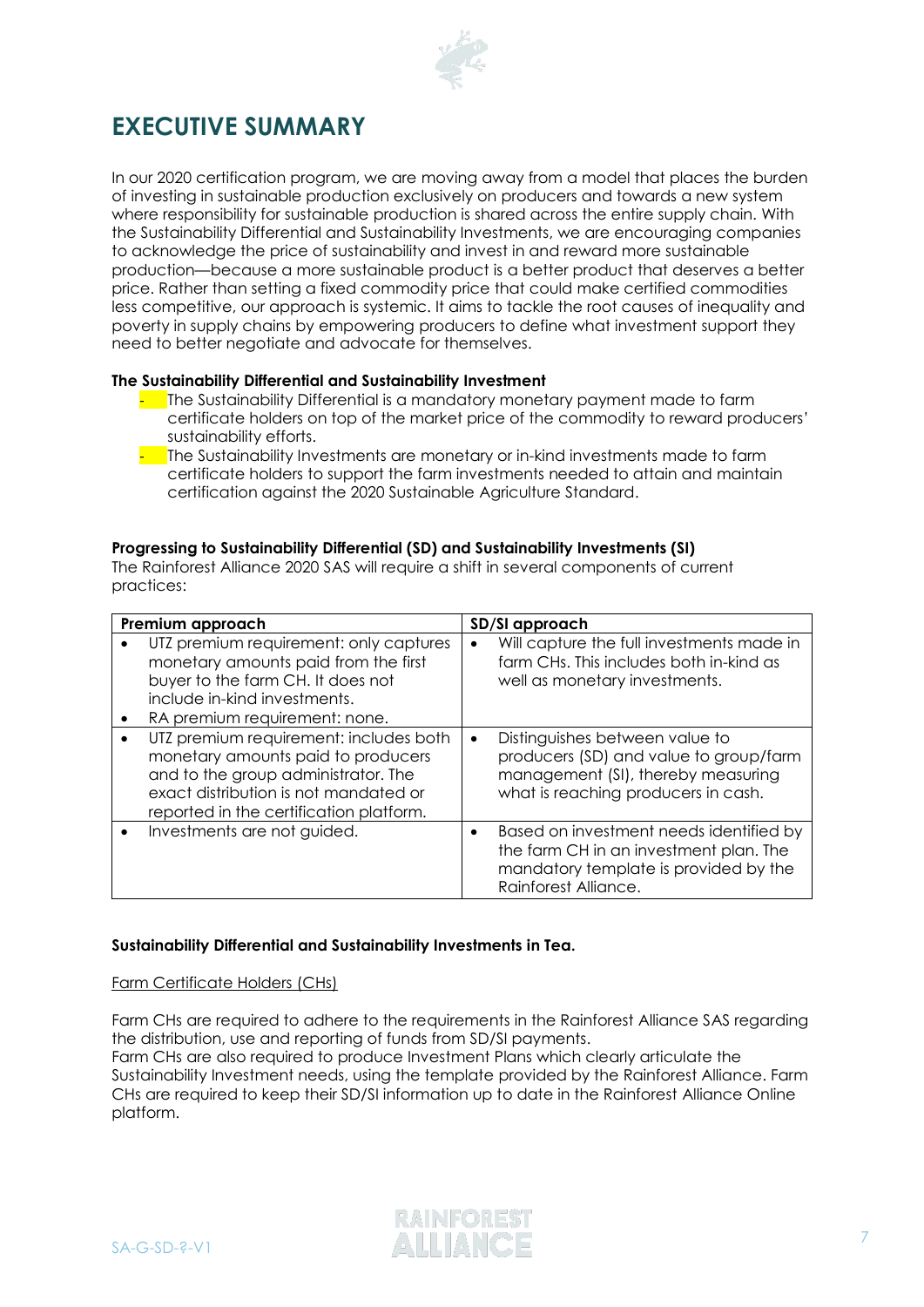

#### Brand Owners (BO)

The brand owner is the market actor who connects with consumers, makes investments into sustainable supply chains, and makes claims to demonstrate their commitment to achieving specific sustainability goals. The brand owner is also the market actor who benefits from displaying the Rainforest Alliance seal on pack, online, or making certified sourcing claims on company materials and websites.

In the Tea sector, the brand owner is the actor responsible for ensuring that SD/SI are paid to each farm CH. The specific payment responsibility applies to the supply chain certificate holder i.e., the entity registered as certificate administrator for the brand owner in the Rainforest Alliance online platform.

Where the brand owner subcontracts packing of their tea to a manufacturer/packer (e.g., foodservice or retail actors), that manufacturer/packer is required to transact SD/SI on behalf of that BO. In such cases, the BO will be able to use the Rainforest Alliance seal, permitted claims and narratives if they can provide evidence that they have reimbursed the SD/SI paid by the manufacturer/packer to the farm certificate holder via the Rainforest Alliance payment facility.

The brand owner is responsible for making agreements on monetary SD/SI contribution levels (commitments) with every farm CH. These commitments will apply whether the brand owner sources Rainforest Alliance Certified tea product directly from the farm CH or via a manufacturer/packer. These commitments must be recorded in the Rainforest Alliance traceability platform at least once per year, at the beginning of the calendar year for which commitments are made.

Payment and Transparency

All recording and reporting of SD/SI will be in the Rainforest Alliance online platform. Payment of SD/SI is retrospective for the previous calendar year. Rainforest Alliance will act as a payment facilitator. The Rainforest Alliance will invoice the brand owner or their manufacturer/packer on behalf of the relevant farm CHs for the SD/SI contributions as per agreed commitments on the Rainforest Alliance online platform. Upon receipt of the SD/SI contributions, the Rainforest Alliance will then disburse the full SD/SI amounts back to the farm certificate holders who will account for receipt and use of the SD/SI as set out in the Standard requirements.



Starting 1st January 2023, SD/SI must be paid on a per volume unit basis i.e., USC/KG or USD/MT for all volumes redeemed as certified from farm CHs to the brand owner.

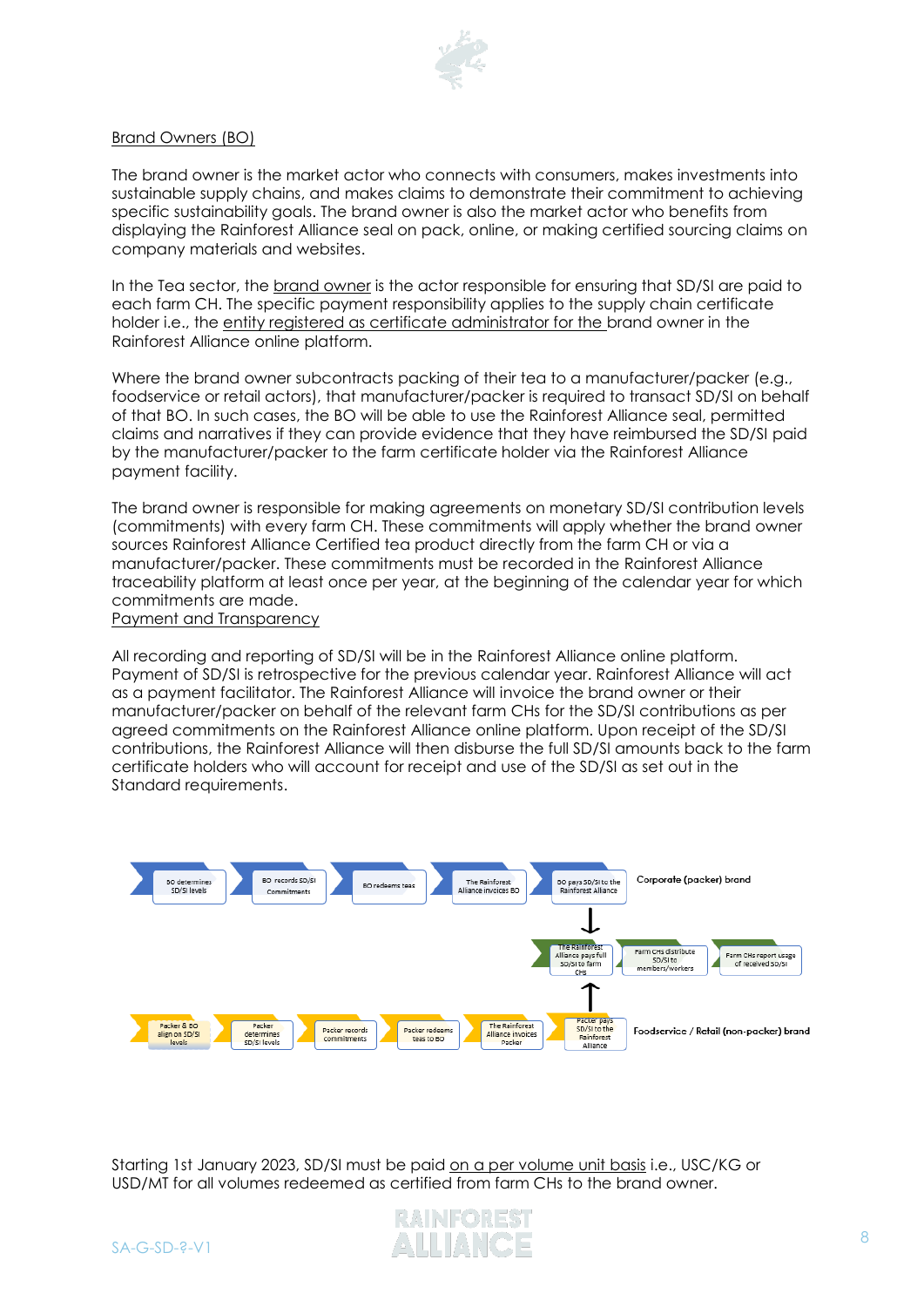

• The Standard requirements state that SD/SI must be paid at least annually. However, for tea, the Rainforest Alliance proposes invoicing and payment in the first quarter of every year for the preceding year's SD/SI commitments, with payment of SD/SI to farm CHs expected by the end of each first quarter.

#### Guidance on SD & SI amounts

- While payment of SD/SI is mandatory for all Rainforest Alliance Certified teas certified against the 2020 Standard the actual value of commitment can be negotiated between BO (or their designated packer) and CHs.
- In the first year of implementation (1st January to 31st December 2023) Rainforest Alliance will not set a minimum. However, to create a level playing field and provide clarity to all SCAs, we propose as a starting point:
	- o SD is paid on the basis of no less than USD10/MT for each MT of Rainforest Alliance Certified tea edeemed by the BO from their supply chain
	- o SI is paid on the basis of no less than USD40/MT for each MT of Rainforest Alliance Certified tea redeemed by the BO from their supply chain
- From the second year of implementation (2024) onwards Rainforest Alliance reserves the right to introduce a fixed or minimum SD or SI based on further data and insights collected. The Rainforest Alliance will give at least 12 months' notice on the introduction of a fixed or minimum SD or SI.

#### **Phasing**

| <b>Phase 1 - Transition</b>                                                                                                                                                                                                                                                                                                                                                                                                                                                                                                                                                                                                                                                     | <b>Phase 2 - Implementation</b>                                                                                                                                                                                                                                                                                                                                                                                                                                                                                                                                                | <b>Phase 3 - Review &amp; Reset</b>                                                                                                                                                                                                                                                 |
|---------------------------------------------------------------------------------------------------------------------------------------------------------------------------------------------------------------------------------------------------------------------------------------------------------------------------------------------------------------------------------------------------------------------------------------------------------------------------------------------------------------------------------------------------------------------------------------------------------------------------------------------------------------------------------|--------------------------------------------------------------------------------------------------------------------------------------------------------------------------------------------------------------------------------------------------------------------------------------------------------------------------------------------------------------------------------------------------------------------------------------------------------------------------------------------------------------------------------------------------------------------------------|-------------------------------------------------------------------------------------------------------------------------------------------------------------------------------------------------------------------------------------------------------------------------------------|
| <b>July 2021 - Dec 2022</b>                                                                                                                                                                                                                                                                                                                                                                                                                                                                                                                                                                                                                                                     | 1st Jan - Dec 31st 2023                                                                                                                                                                                                                                                                                                                                                                                                                                                                                                                                                        | 1st Jan 2024 onwards                                                                                                                                                                                                                                                                |
| .UTZ mandatory/Rainforest Alliance<br>Certified optional premiums continue<br>for legacy programs<br>• Audits for farm CHs against the 2020 SAS<br>commence from July 1st, 2021<br>Teas certified to the 2020 SAS start<br>entering BOs supply chains.<br>30 June 2022: Farm CHs complete<br>transition to the new Certification<br>Program (2020 SAS) and obtain<br>Transition Certificate.*<br>31st Dec 2022: SC CHs complete transition<br>to the new Certification Program<br>(2020 SAS) and obtain Transition<br>Certificate.<br>•BOs record 2022 SD / SI commitments for<br>volumes purchased in 2022 certified<br>to the 2020 SAS.<br>• CHs complete 1st Investment Plan | All teas in the Rainforest Alliance<br>program are certified to the 2020<br>SAS.<br>SD payments apply for volumes certified<br>to the 2020 SAS. Guidance starting point<br>is \$10/MT, no hard minimum set.<br>SI monetary and in-kind payments apply<br>for volumes certified to the 2020 SAS.<br>Guidance starting point is $\geq$ \$40/MT, no<br>hard minimum set.<br>SD & SI invoices issued in early Q1 2023<br>for 2022 commitments and volumes: SD<br>& SI payments made by the end of Q1<br>2023.<br>Rainforest Alliance collects data on<br>farm CH investment needs. | Rainforest Alliance to<br>review SD & SI value.<br>Decision on minimum SD<br>and/or SI payable.<br>Rainforest Alliance to<br>review data on farm CH<br>investment needs.<br>Rainforest Alliance starts to<br>collect data on<br>improvements at farm CH<br>level resulting from SI. |

\*If, during their Transition Period Audit, farm CHs have any volumes remaining from legacy programs, they can carry over those volumes in their Transition Certificate. Once carried over to the Transition Certificate, such legacy volumes will be treated as new Rainforest Alliance volumes. Therefore, those volumes are also eligible for SD/SI contributions from BOs, if those volumes enter BO supply chains in 2022 onwards.

#### **Impact**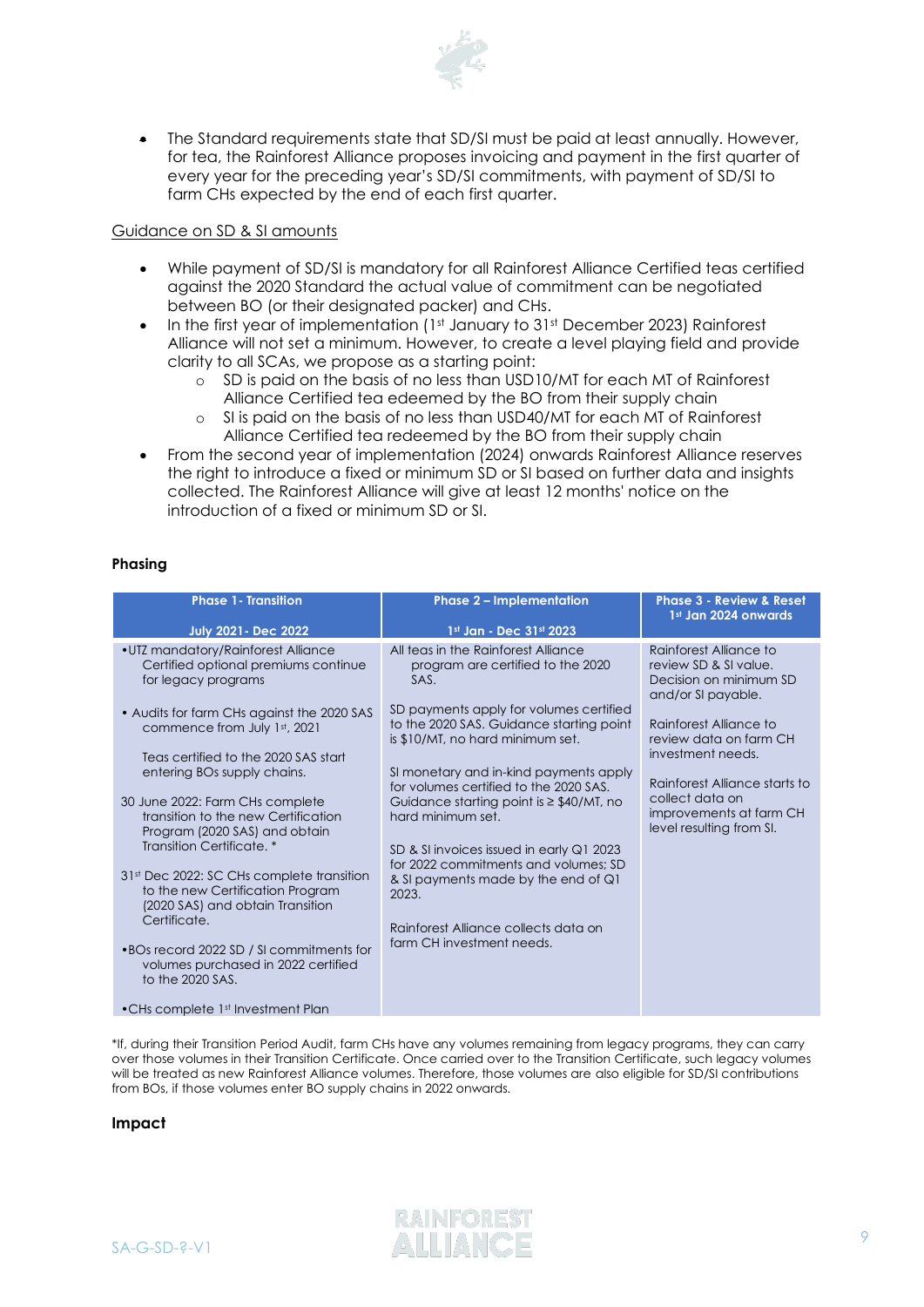



The SD/SI approach will have a positive tangible impact on both BOs and farm CHs. As consumers increasingly seek brands that do good, shared responsibility will provide demonstrable actions and tangible results on-farm, supported by monetary and in-kind investments from BOs. BOs should see a reflection in increased brand resonance with consumers as their commitments and value will be visible. Refer to chapter 6 for more information on claims and narratives.

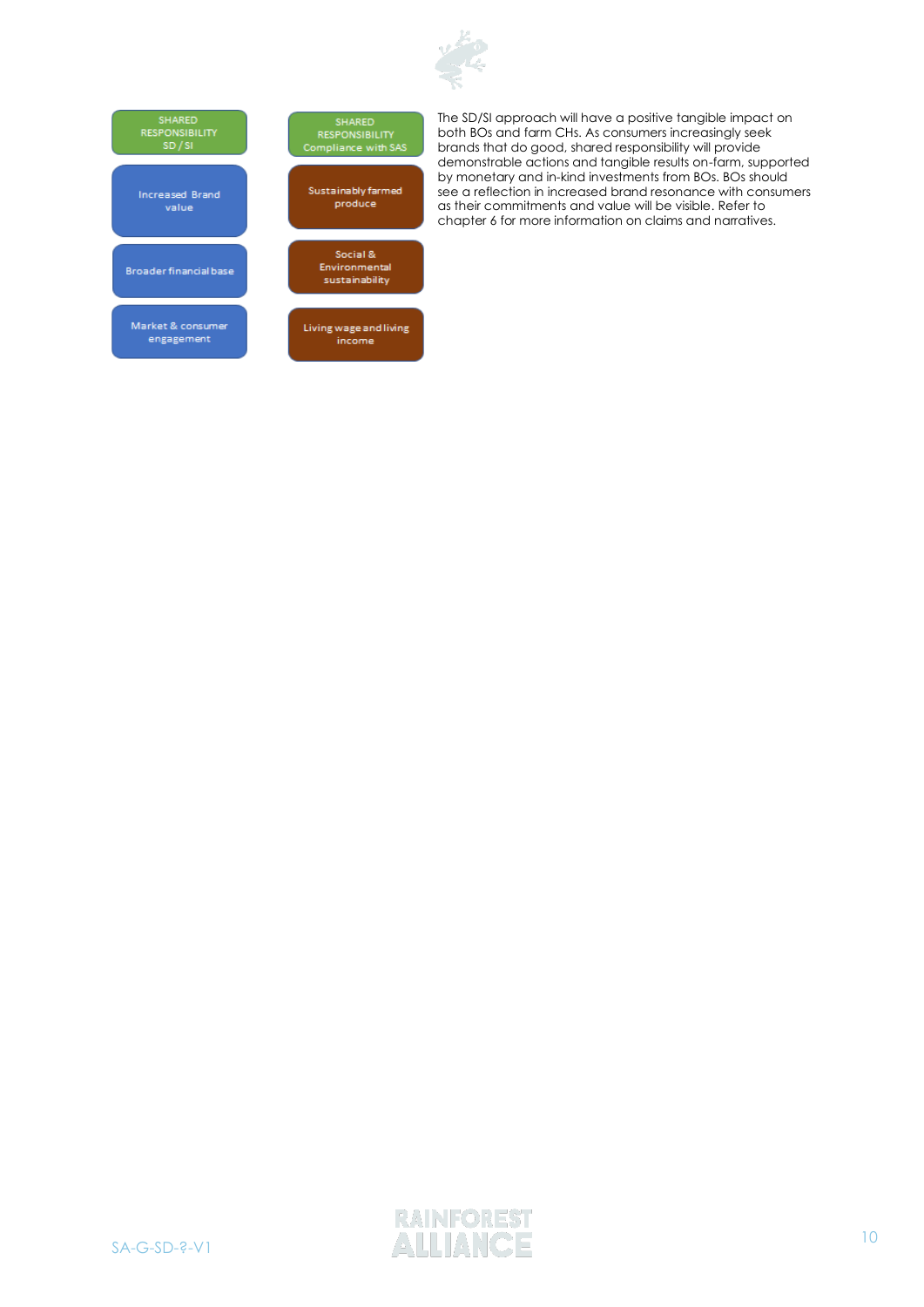

# <span id="page-10-0"></span>**1. OBJECTIVE OF THIS DOCUMENT**

### <span id="page-10-1"></span>**1.1 introduction**

The Rainforest Alliance 2020 SAS includes Sustainability Differential (SD) and Sustainability Investments (SI) Requirements in sections 3.2 and 3.3 for farm and supply chain certificate holders. Interpretation of the requirements is provided in Annex S14 Shared Responsibility.

While the general principles are consistent across sectors, the SD/SI approach warrants additional implementation guidance tailored to the sector. This document explains how the Sustainability Differential (SD) and Sustainability Investment (SI) are implemented in tea.

SD/SI guidance for other sectors will be published separately.

### <span id="page-10-2"></span>**1.2 Intended users and use of this document**

This guidance document is instructive for all stakeholders who play a role with regards to how SD/SI values are recorded in the Rainforest Alliance Online platform, transacted, and assured. They include:

- Group members (individual producers who are part of group certification)
- Management (either as group certification or individual certification)
- Brand Owners and/or their designated manufacturers/packers
- Internal inspectors
- Certification bodies
- Rainforest Alliance internal stakeholders and trainers

This guidance document is informative for the following audience:

• All buyers of Rainforest Alliance Certified tea further upstream.

# <span id="page-10-3"></span>**2. THE SUSTAINABILITY DIFFERENTIAL AND SUSTAINABILITY INVESTMENT IN TEA**

### <span id="page-10-4"></span>**2.1 Towards a sustainable tea sector**

A sustainable tea sector is one in which tea is produced and traded in a manner that allows people and nature to prosper. It is a sector in which producers have the knowledge and resources to produce tea in a way which is environmentally, economically, and socially sustainable; and who are supported by other supply chain actors to earn a living income, so the entire tea sector is resilient to the impacts of price volatility and climate change. It is a sector in which producers can attain a decent price for their tea because the market chooses only to invest in, and source sustainably produced tea and rewards this better product with a better price.

The responsibility for sustainable transformation cannot fall on farmers' shoulders alone. To drive deep-rooted, systemic change on a global scale, companies and governments also need to take a leading role.

Shared responsibility refers to the joint efforts required by supply chain actors and other stakeholders to support sustainable production at farm level.

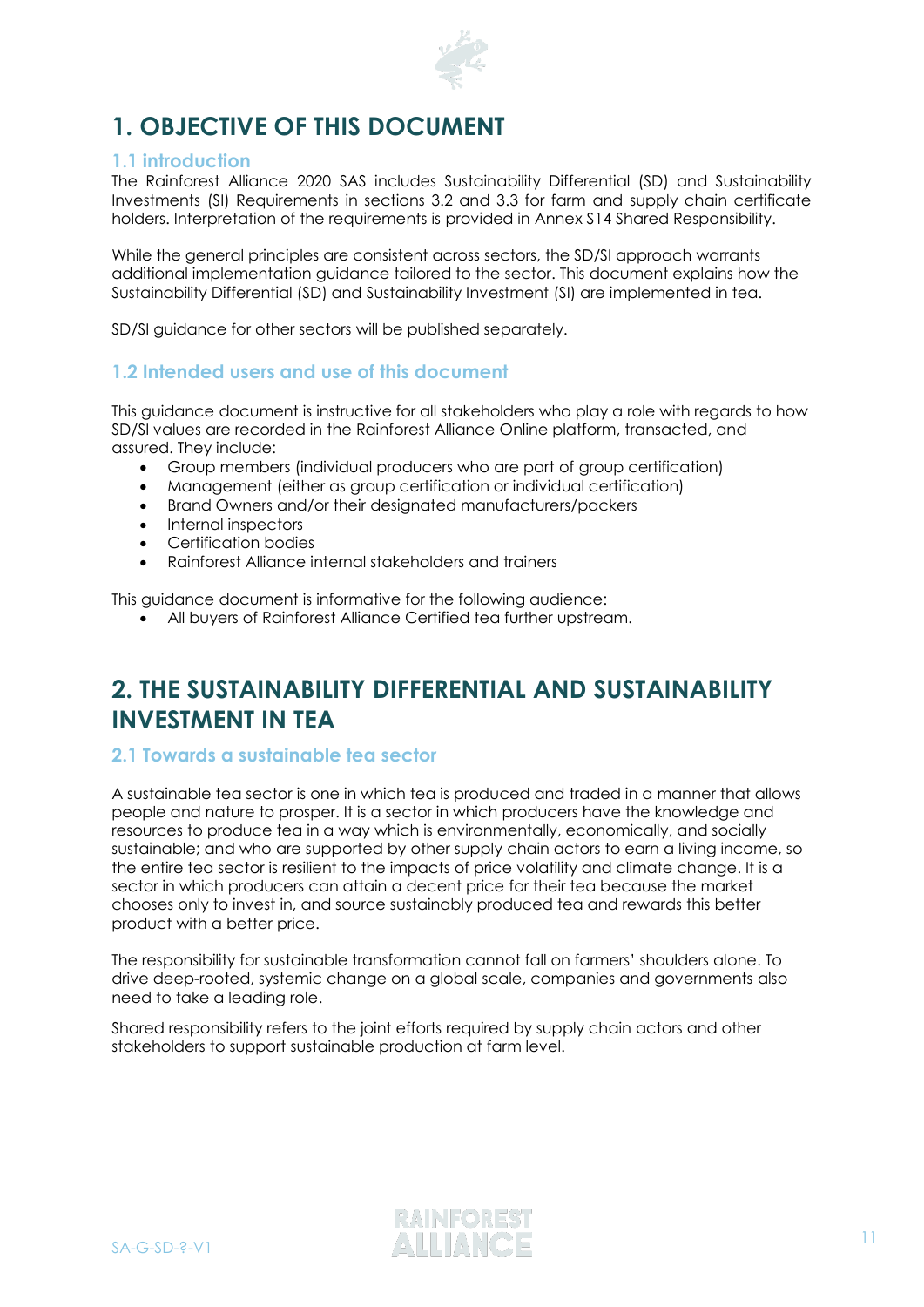



A clear call for action exists to address the financial insecurity of tea producers which is the root cause of issues undermining the sustainability of the tea sector I.e., climate resilience, deforestation, migration, gender inequality, safety, and lack of youth and worker opportunities.

The new Rainforest Alliance 2020 Certification Program puts a stronger emphasis on shared responsibility on the sustainability journey. We are building on our strong partnerships and working with some of the world's biggest and most progressive companies to underscore the urgency of investing in sustainability––and in so doing rewarding farmers who are making progress.

Likewise, we are working to raise awareness among consumers that choosing Rainforest Alliance certified products rewards brands and companies that are participating in building a more responsible sector.

We believe this will allow the sector to address long-standing challenges such as the inability of tea farmers to realize a living income, for producers to pay a living wage, and improved tea farm management to address the key risks in the tea sector.

## <span id="page-11-0"></span>**2.2 Introducing the Sustainability Differential and Sustainability Investment**

#### **Why farm CHs need SD/SI**

Despite years of investments, trainings on Good Agricultural Practices and other attempts to increase yields and incomes, improve social practices and embed environmental sustainability requirements in the standard, there is still a significant gap between the status on certified farms and truly sustainable tea production. The systemic poverty and inadequate resources available to producers who choose sustainable production, inhibits the progress towards sustainable agriculture. To accelerate impact, producers must be further incentivized to adopt sustainability practices, and the CHs must have the means to invest in their businesses and in their members or workers.

To make sectors truly sustainable, all supply chain actors have a role to play. An inclusive supply chain is one where both the risks and the value in that supply chain are shared. This requires a shift to a system where the producers' efforts to make their farms and production more sustainable are rewarded.

To help realize this vision, our 2020 SAS outlines requirements around two tools for the buyers of Rainforest Alliance Certified commodities: The Sustainability Differential and Sustainability Investments.

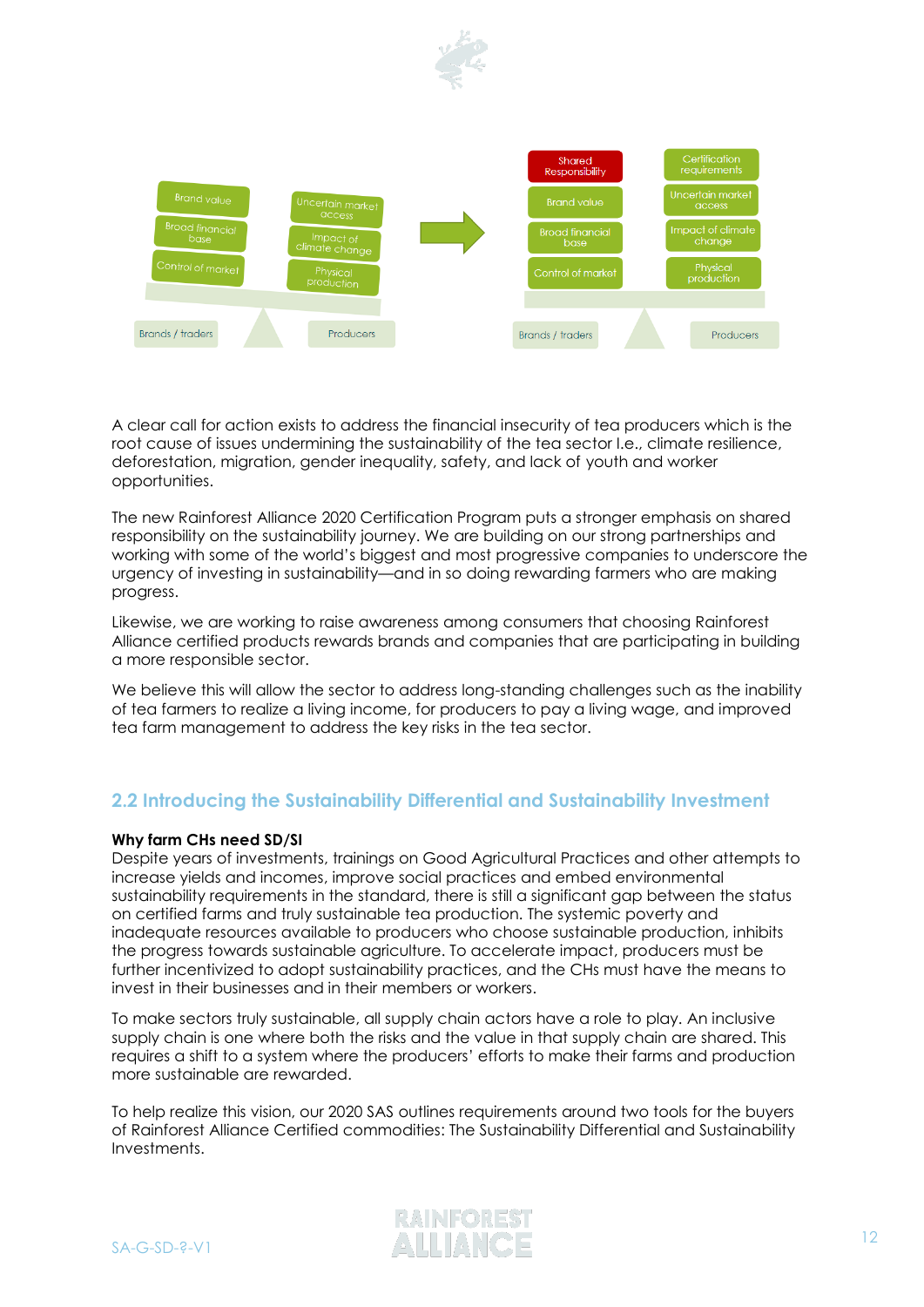

The Sustainability Differential is a mandatory additional monetary payment made to certified producers over and above the market price of the commodity.

The Sustainability Investments are mandatory cash or in-kind investments from buyers of Rainforest Alliance Certified products to farm certificate holders for the specific purpose of helping them reach compliance with the Sustainable Agriculture Standard.

Sustainability Differentials and Sustainability Investments are intended to encourage the sharing across the supply chain of both the costs and the returns of sustainable production.

### <span id="page-12-0"></span>**2.3 Progressing to SD/SI**

#### **Contextualization of SD/SI**

The approach for the SD/SI is in principle the same for all crops but the context of trade mechanisms, contracts and payment methods differs between crops and countries. Furthermore, Rainforest Alliance recognizes that the development level and the performance of producers can vary significantly between, and even within countries. Sector specific guidance aims to contextualize the payment mechanism, the setting of SD/SI levels, and the timing of applicability of SD/SI requirements for a specific crop and sector.

#### **Background: Certification and Premiums in Tea**

A premium has always been mandatory for UTZ certified tea. This has not been the case for Rainforest Alliance Certified tea, but in some cases specific supply chain actors have chosen to pay premiums for certified product.

#### <span id="page-12-1"></span>**2.4 The brand owner & brand owner responsibilities**

- 1. The Brand Owner is ultimately responsible for ensuring that SD/SI are paid for the tea volumes purchased and redeemed as Rainforest Alliance Certified in their supply chains.
- 2. The Brand Owner is responsible for committing and setting SD/SI contribution levels with every farm CH that they are sourcing tea product from, on the Rainforest Alliance online platform.
- 3. Where a Brand Owner sources directly from farm CHs, the committed SD/SI is paid by the Brand Owner to the farm CH via the Rainforest Alliance payment facility.
- 4. Where a Brand Owner sources only finished consumer products (e.g., a foodservice or retail brand owner), the Brand Owner is expected to include SD/SI levels in their manufacturer/packer agreement. The payment of the committed SD/SI levels will be made by their manufacturer/packer who is registered as certificate administrator on the Rainforest Alliance online platform. In this case, the committed SD/SI is paid by the packer to the farm CH on behalf of the BO via the Rainforest Alliance payment facility.
	- a. Where such delegation applies, the Rainforest Alliance expects the manufacturer/packer, as the tea supply chain expert, to set the SD/SI level for each farm CH they source Rainforest Alliance Certified teas from. The BO can align on the SD/SI level with their manufacturer/packer prior to commitment if they wish to do so, or default to the level set by the manufacturer.
	- b. Where such delegation applies, the BO will be required to provide evidence to of SD/SI reimbursement to the manufacturer/packer for the amounts committed and paid. See chapter 7 for further information.
- 5. The BO must record the SD and SI commitments in the online platform at the start of each calendar year, for that year's commitments. The commitments will form the basis of the invoices and payments to be made the following calendar year.
- 6. The BO is required to pay SD/SI within the terms set in the invoice.

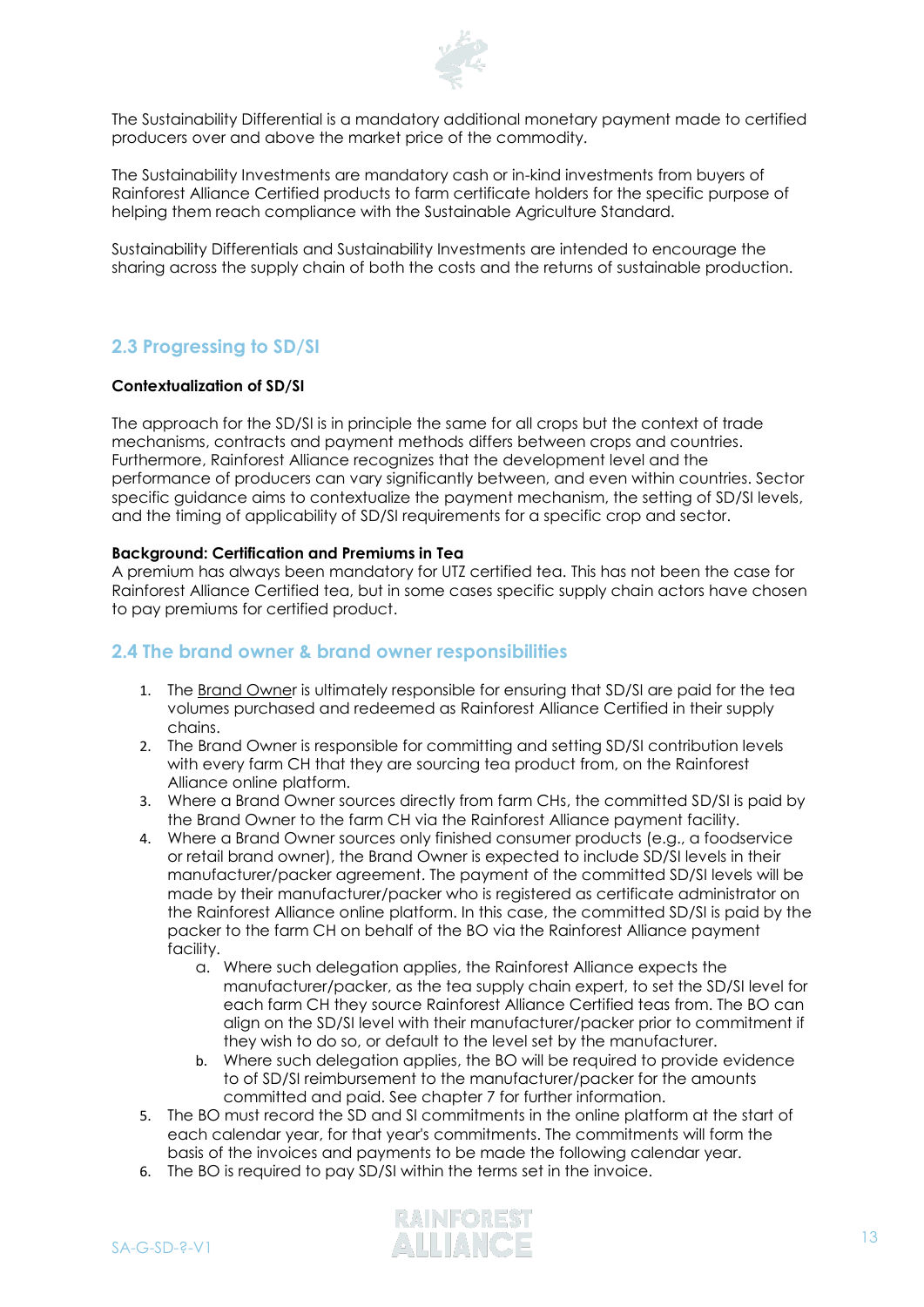

7. The BO is required to ensure that any claims and narratives follow the guidance on SD/SI Claims and Narratives provided in section 6.3 of this document.

# <span id="page-13-0"></span>**3. SD/SI TIMELINES FOR TEA**

The premise for tea SD/SI timelines is based on forward commitments and retrospective payments for volumes redeemed out of the Rainforest Alliance online platform, as follows:

- annual commitments on SD/SI levels at the start of the calendar year
- annual invoicing and payment in the first quarter of the following calendar year,
- based on the commitments in the previous calendar year See chapter 7 for further detail.

- 1. From July 1, 2021, all certificate holders must start to transition to the Rainforest Alliance 2020 Certification Program. Details on the process and timeline for this transition may be found on the Rainforest Alliance website: [https://www.rainforest](https://www.rainforest-alliance.org/business/reimagining-certification/how-to-transition-to-the-2020-certification-program/)[alliance.org/business/reimagining-certification/how-to-transition-to-the-2020-certification](https://www.rainforest-alliance.org/business/reimagining-certification/how-to-transition-to-the-2020-certification-program/)[program/](https://www.rainforest-alliance.org/business/reimagining-certification/how-to-transition-to-the-2020-certification-program/)
- 2. For teas procured from farms certified against the 2015 UTZ or 2017 Rainforest Alliance standard after July 1, 2021, the relevant supply chain actor is not required to comply with SD/SI requirements, but with the requirements of the corresponding certification programs.
- 3. From 1 July 2022, brand owners must directly or via their delegated manufacturer/packer record in the Rainforest Alliance online platform their SD/SI commitment levels for volumes sourced from each farm CH certified in the 2020 certification program.
- <span id="page-13-1"></span>4. From January 1, 2023, all brand owners are required, either directly or via their delegated manufacturer/packer, to retrospectively pay SD/SI based on volumes certified under the 2020 SAS certification program and redeemed in the Rainforest Alliance online platform for the preceding year. This will be invoiced by the Rainforest Alliance at the start of each calendar year, starting 2023, paid by the Brand Owners within the terms set in the invoice, with payment to farm CHs completed by the end of Q1 of each calendar year.

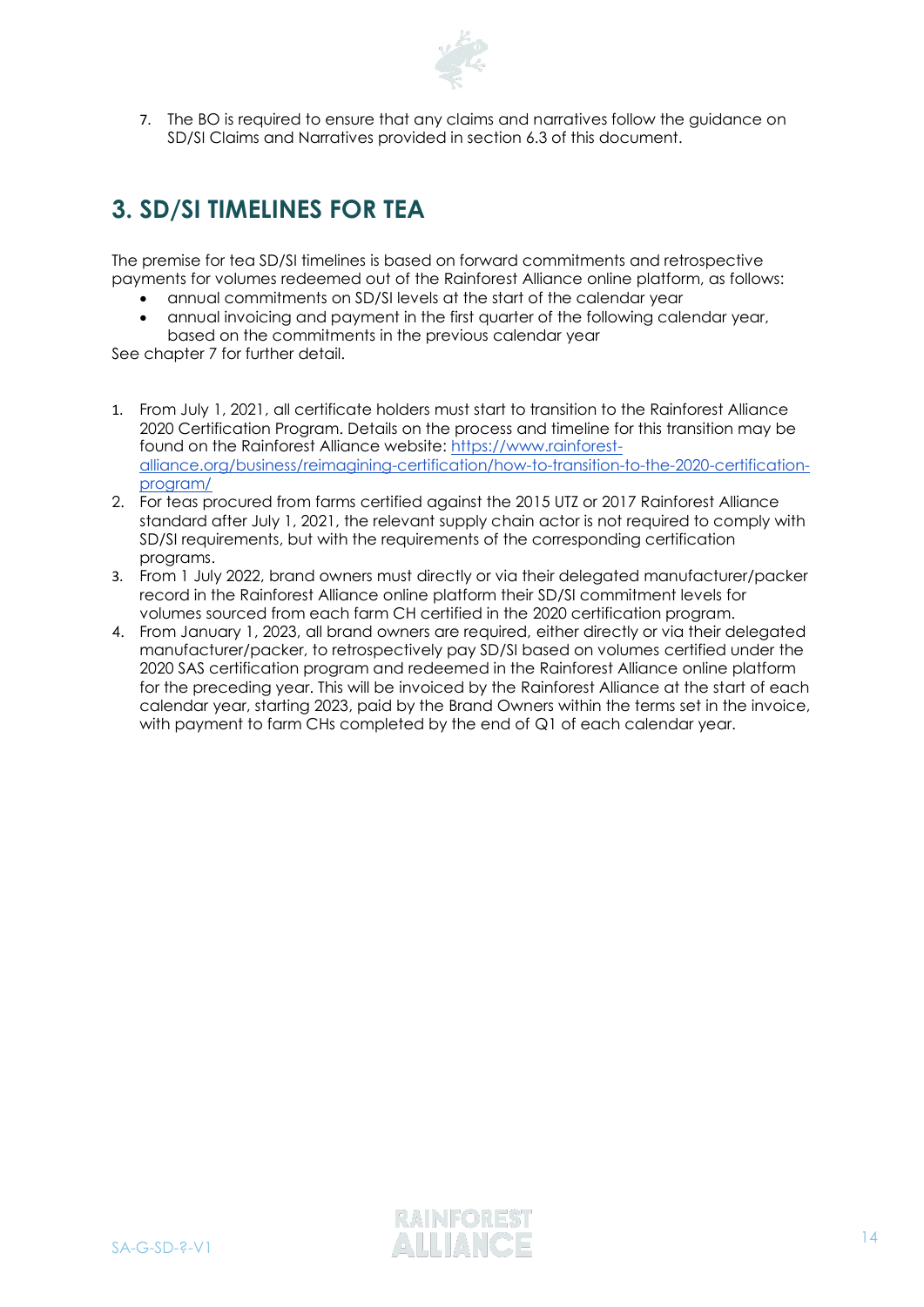

# **4. GUIDANCE FOR THE SUSTAINABILITY DIFFERENTIAL IN TEA**

### <span id="page-14-0"></span>**4.1 The Beneficiary of the SD**

The Rainforest Alliance believes that farm certificate holders should be recognized for working towards increased sustainability. The SD is intended to support this.

The SD must benefit producers as follows:

| Certification Type                                           | Action After Receipt of the SD by the CH                                                                                                                                                                                                                                                                                                                                          |
|--------------------------------------------------------------|-----------------------------------------------------------------------------------------------------------------------------------------------------------------------------------------------------------------------------------------------------------------------------------------------------------------------------------------------------------------------------------|
| <b>Group Certification</b><br>(Requirement 3.2.1<br>applies) | The SD is paid in full to group members (producers). There is no stipulation<br>about what to use the SD for; the producers can decide for themselves<br>how the SD is spent. Nothing is kept by group management.                                                                                                                                                                |
| Individual Certification<br>(Requirement 3.2.2)<br>applies)  | Farm management spends the Rainforest Alliance Sustainability Differential<br>for the benefit of the producer and/or workers. The following document<br>provides further guidance on the use of the SD: https://www.rainforest-<br>alliance.org/business/resource-item/auidance-use-of-sustainability-<br>differential-and-sustainability-investments-for-the-benefit-of-workers/ |

### <span id="page-14-1"></span>**4.2 The monetary value of the SD**

The brand owner will commit the SD amounts in the online platform, and these commitments will be the amounts invoiced and paid via the Rainforest Alliance payment facility. The Rainforest Alliance expects that the SD amounts committed by the brand owner in the online platform are the same as those negotiated with and agreed with farm CHs.

The SD amount is fully negotiable between the brand owner (or their designated packer) and the farm CHs. The Rainforest Alliance does not intervene in these negotiations.

The Rainforest Alliance will not set a minimum SD value before the end of the first year of implementation in 2023, but as a guidance the Rainforest Alliance recommends that the SD is not less than US\$10/MT.

The guidance should be viewed as a starting point to set a level playing field for all brand owners to encourage the tea industry to properly reward producers for their sustainability efforts. As such we expect to see average SD payments exceed USD 10/MT.

From 2024 onwards the Rainforest Alliance will use the data gleaned from our Shared Responsibility approach to monitor for intended impact and evaluate the need for a minimum.

# <span id="page-14-2"></span>**5. GUIDANCE FOR THE SUSTAINABILITY INVESTMENTS IN TEA**

Sustainability Investments (SI) are intended to support Farm CHs to make the investments needed to meet the requirements of the 2020 Rainforest Alliance Sustainable Agriculture Standard.

The investments required are identified by the farm CH in their Investment Plan. A template for the investment plan is provided by the Rainforest Alliance (Annex S16). In the investment plan, the investments are categorized and directly linked to the chapters of the 2020 Rainforest Alliance Sustainable Agriculture Standard. To identify the investments needed, group or farm management uses information from the farm risk assessment, self-assessment, capacity assessment, internal inspection(s) and, from year 2, the results of the external audits.

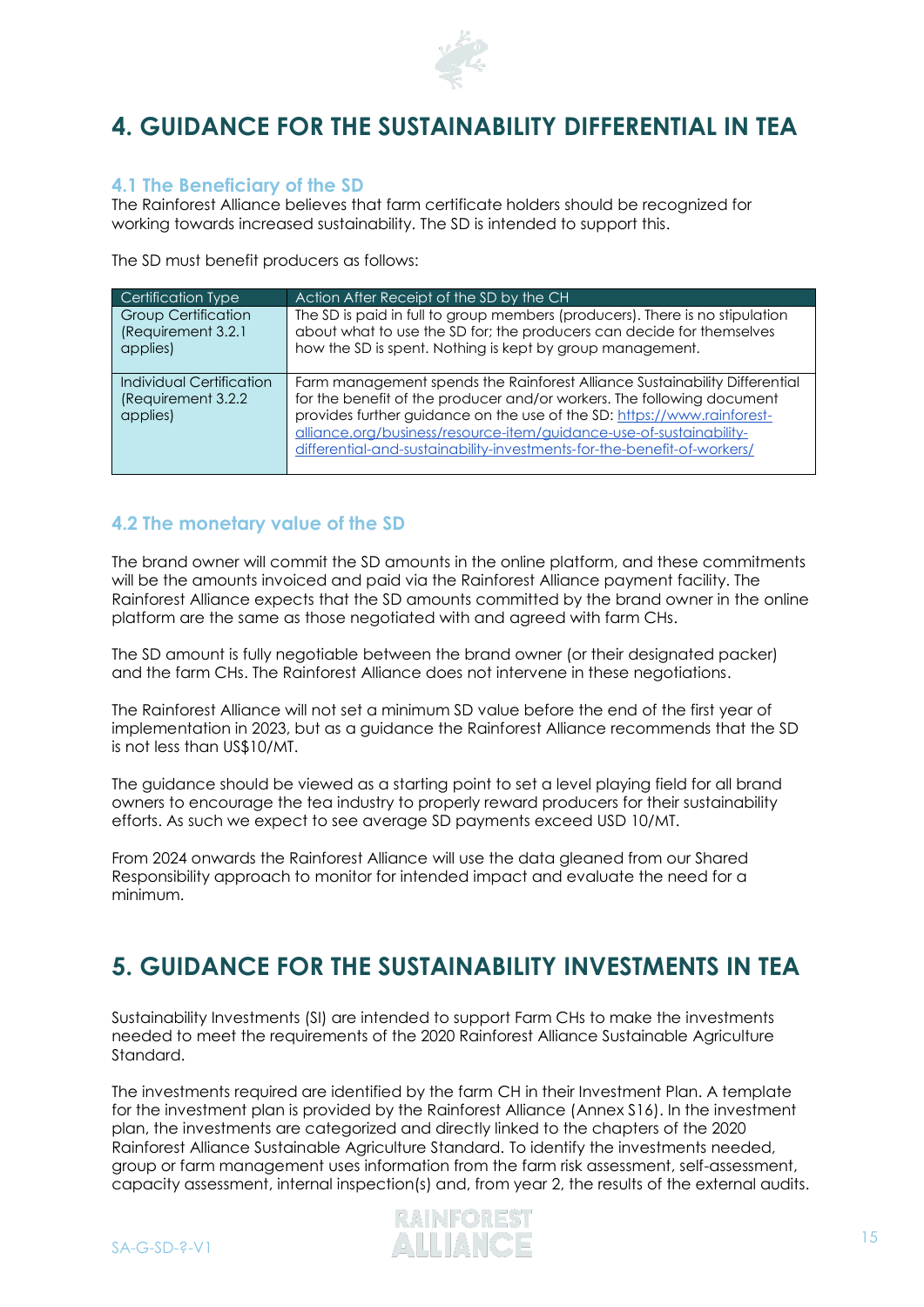

There is no standard requirement for the farm CH to share the detailed investment plan with brand owners or other SCAs, but in the spirit of promoting transparency the Rainforest Alliance expects the farm CH to share at least the investment plan summary, or those elements required by the brand owner to make an SI commitment decision.

## <span id="page-15-0"></span>**5.1 Content of the Investment Plan**

The potential Investments in the Investment Plan are categorized and linked to the chapters of the 2020 Rainforest Alliance Sustainable Agriculture Standard. However, not all investments of a farm CH may be included in an Investment Plan.

The Investment Plan can include:

- Activities and inputs related to compliance with core and mandatory improvement requirements of any of the chapters of the 2020 Rainforest Alliance Sustainable Agriculture Standard, depending on the farm CH's sustainability performance. The investment plan should also include activities and inputs required to attain and maintain compliance, such as audit costs.
- Investments in relation to worker benefits should be included in the investment Plan and a legitimate representation of workers must be consulted on the allocation of those investments.
- Incremental wage increases towards closing the living wage gap can be part of the Investment Plan in line with the Farm CHs own wage improvement plan and salary matrix.
- Self-selected improvement requirements can be included in the Investment Plan after core and mandatory improvement requirements have been addressed.
- Investments that do not relate to compliance with the 2020 SAS, but which are tied to other environmental or social improvements relevant for the tea farm CH, may be included in the Investment Plan after core and mandatory improvement requirements have been addressed.

Investments that do not relate to compliance with the 2020 SAS and are part of the normal running costs of farm operations, such as fertilizers and agrochemical inputs or legal requirements such as payment of minimum wages, should not be included in the Investment Plan.

| <b>Core requirements</b>                                            | <b>Mandatory</b><br>improvement<br>requirements                                                       | Self-selected<br>improvement<br>requirements                                                       | <b>Other investments</b>                                                                          |
|---------------------------------------------------------------------|-------------------------------------------------------------------------------------------------------|----------------------------------------------------------------------------------------------------|---------------------------------------------------------------------------------------------------|
| Always.<br>Must be prioritized.                                     | Once required by the<br>Standard and after<br>core requirements<br>have been attended<br>to.          | If selected and after<br>core and mandatory<br>improvement<br>requirements have<br>been addressed. | May be included if<br>they are not<br>contradictory to<br>the Standard and if<br>the CH meets the |
| Example: Access to<br>safe drinking water<br>(5.6.4, 5.6.5, 5.6.6). | Example: Engagement<br>with communities to<br>identify their concerns<br>and interest $(5.8.3. L1)$ . | Example:<br>Use of rainwater<br>harvesting for<br>irrigation (6.5.6).                              | requirements of the<br>Standard.                                                                  |

#### **Table: the intended use of the SI**

#### **At the beginning of each calendar year.**

• The Farm CH will develop an initial Investment Plan, based on the farm risk assessment management capacity tool, internal inspections, audit reports (as of year two) and

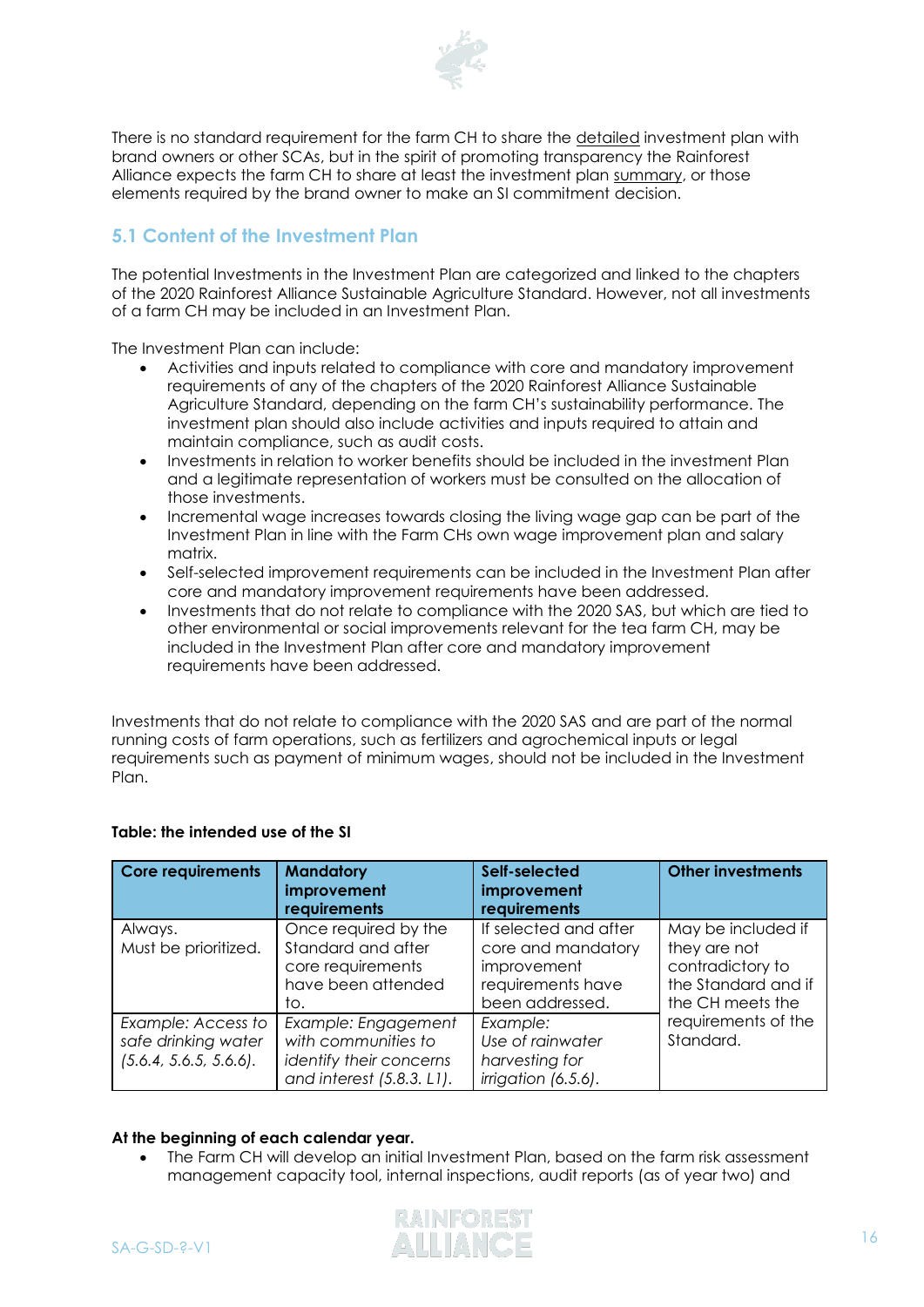

other available information which support them to identify non-compliances or topics that require improvements.

- The first part of the Investment Plan (Sheets A1 and A2) will be elaborated before the audit.
- The Farm CH will negotiate the level of SI required with the BO (or packer) based on the Investment plan. CHs are not obliged to share the full Investment plan with their buyers, but we expect CHs to share the summary of the Investment Plan with Brand Owners upon request to provide transparency on the investment needs and proposed uses of the SI.
- Individually certified producers and large farms need to consult with workers representatives on the prioritization of the investment needs identified to improve the working conditions for workers.
- This Investment Plan calculates the total monetary value required to implement the plan. The CH will estimate the volumes to be sold as Rainforest Alliance Certified, based on expected harvest yield, and expected sales. The monetary value of their investment needs is divided by the expected certified volume sales to determine a volume-based SI amount.
- In drawing up the Investment Plan, The CH should use the Rainforest Alliance guidance document on the Use [of Sustainability Differential and Sustainability](https://www.rainforest-alliance.org/business/resource-item/guidance-use-of-sustainability-differential-and-sustainability-investments-for-the-benefit-of-workers/)  [Investments for the benefit of workers](https://www.rainforest-alliance.org/business/resource-item/guidance-use-of-sustainability-differential-and-sustainability-investments-for-the-benefit-of-workers/)

#### **During the calendar year**

• At the end of every quarter the farm CH will be required to confirm receipt of SI in the Rainforest Alliance Online platform (certification).

#### **At the end of every calendar year.**

- The farm CH will be required to report, in the Rainforest Alliance online platform (certification): the allocation of total SI received against the different SI categories, which are: 1) Administration and management (chapters 1,2, and 3 and audit costs), 2) Agriculture (chapter 4), 3) Social (chapter 5) and 4) Environmental (chapter 6).
- The farm CH may revise and adjust the Investment Plan according to the actual SI payments received.
- If In-kind investments are made by the BO, they should also be made at least on an annual basis, and they will be accounted for separately in addition to the volumebased monetary SI contribution.
- Payments will be allocated based on initial prioritization and adjusted according to the actual amount received. Moreover, the Investment Plan will be updated for the next year based on the results of the first audit and the planning of the CH according to its own defined priorities. This is the starting point of next year's plan.

#### **Investment planning for multiple crops**

- Farm CH growing multiple crops need to specify their investment needs for all crops they intend to market as Rainforest Alliance certified. These should all be included in one investment plan; they do not need to develop a separate Investment Plans for each of these crops.
- For any crops the Farm CH does not intend to market as Rainforest Alliance certified the farm CH should not include crop-specific investment needs in the investment plan.
- To develop the investment plan for multiple certified crops the farm CH:
	- o Completes sections 1 (administrative management), 3 (social) and 4 (environmental) taking account of shared costs covering all certified crops.
	- o Completes section 2 (agriculture) identifying specific investment needs for each crop,
	- o Calculates the investment costs per crop by
		- Calculating the total of shared costs (sections 1, 3 and 4)
		- Dividing the shared costs across the crops (This can be through equal division between main crops or pro rata by volume or value for main and side crops)

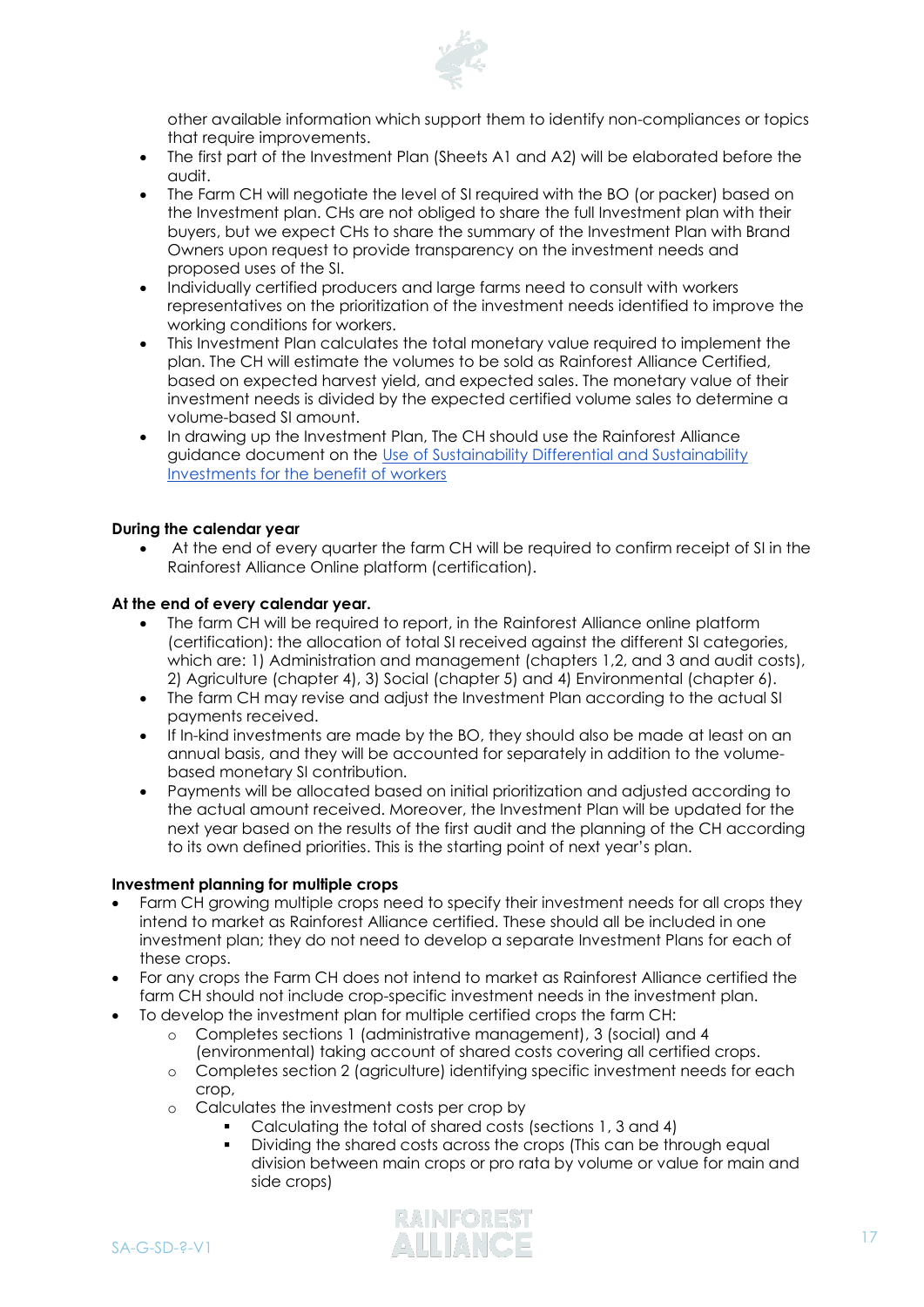

■ Adding the crop specific costs to the appropriate % of shared costs. This calculation needs to be done outside the investment plan template for the time being. The Rainforest Alliance strives to provide an adapted investment plan template for Farm CH marketing multiple crops in the near future.

• The Investment contribution for individual buyers for each crop can then be negotiated.

#### <span id="page-17-0"></span>**5.2 Priorities for Investments**

SI is intended to contribute to the most critical investment needs that will enable the farm CHs to comply with the applicable requirements in the 2020 Rainforest Alliance Sustainable Agriculture Standard. This means that investment needs must be prioritized. Priorities are indicated in the last column of the Investment Plan.

#### <span id="page-17-1"></span>**5.3 Different types of investments**

Sustainability Investments may be of different types:

#### **Annual cash investments**

The Investment Plan identifies and prioritizes the necessary investments and is updated annually. Annual cash investments will generally be allocated by the farm certificate holder to the highest priority investments on an annual basis.

#### **Long-term (multi-year) investments**

Long-term investments can be included in the Investment Plan to cover sustainability improvements that require sustained actions over time. In this case the amount of the average annual investment can be included, allowing high upfront investments and reduced follow-up investments.

#### **In-kind investments**

The Investment Plan can include in-kind contributions from a brand owner or SCA (e.g., provision of equipment or a service or training). In-kind investments may be allocated separately to categories in the Investment Plan. Only in-kind contributions for which an agreement has been made should be included.

Current voluntary investments financed or supported in-kind by brand owners can be considered SI if these are based on an agreement between farm CH and the relevant brand owner and the investment is aligned with the farm CH Investment Plan.

#### **Allocation of in-kind investments**

<span id="page-17-2"></span>The brand owner has the responsibility of assigning value to in-kind investments. Farm CHs will allocate in-kind investments according to the categories already defined for cash SI. Both monetary and in-kind SI contributions are to be reported through the online platform. In-kind investment contributions can be included in the calculation of the SI per volume unit of tea as articulated in the farm CH Investment plan and must be reported in the Rainforest Alliance platform separately.

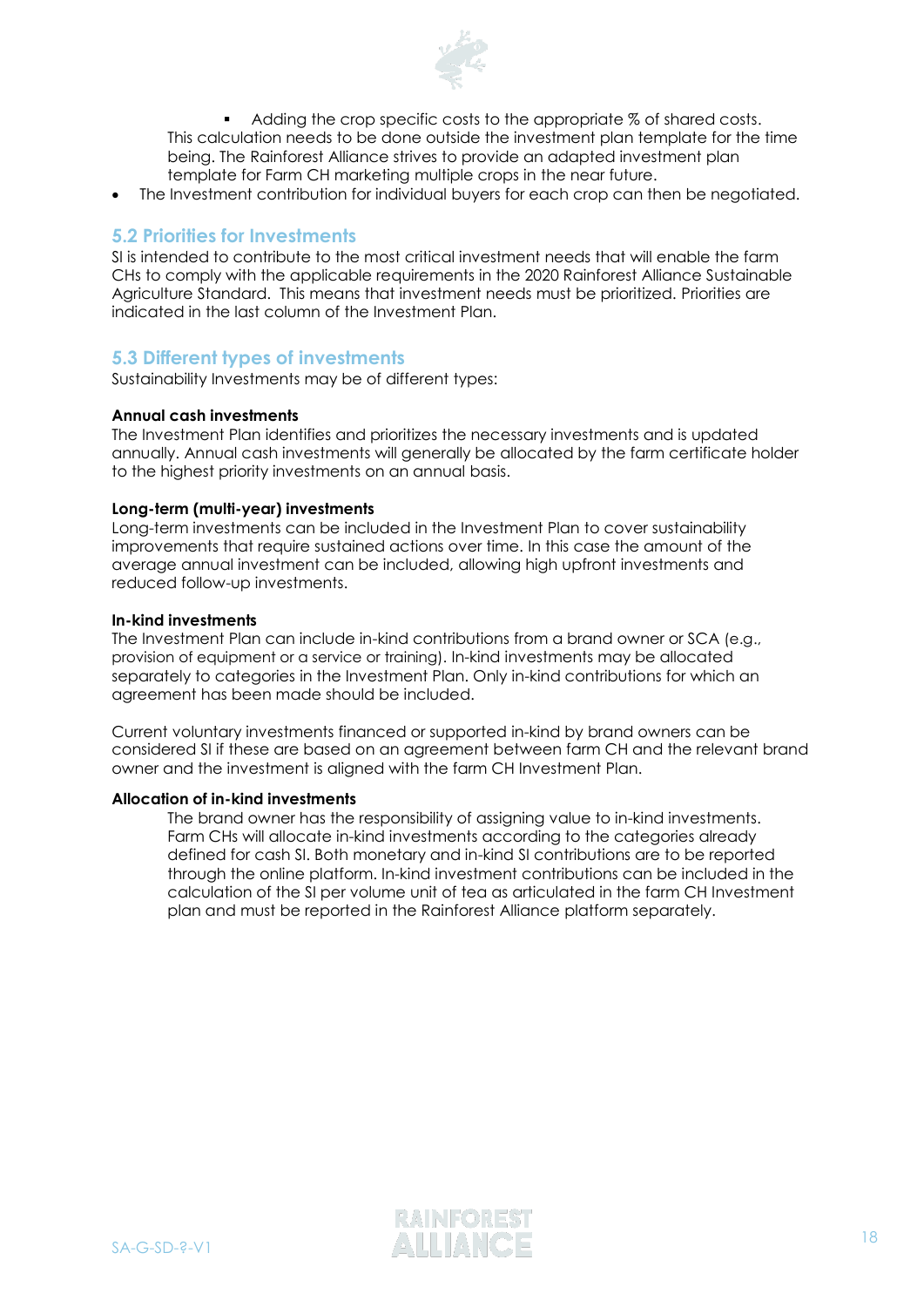

# **5.4 Value of Sustainability Investments**

#### **The value of monetary investments**

The brand owner will commit the SI amounts in the online platform, and these commitments will be the amounts invoiced and paid via the Rainforest Alliance payment facility. The Rainforest Alliance expects that the SI amounts committed by the brand owner in the online platform are the same as those negotiated with and agreed with farm CHs.

The SI amount is fully negotiable between the brand owner (or their designated packer) and the farm CHs. The Rainforest Alliance does not intervene in these negotiations.

The Rainforest Alliance will not set a minimum SI value before the end of the first year of implementation in 2023, but as a guidance the Rainforest Alliance recommends that the SI is not less than US\$40/MT.

The guidance should be viewed as a starting point to set a level playing field for all brand owners to encourage the tea industry to properly reward producers for their sustainability efforts. As such we expect to see average SI payments exceed USD40/MT.

From 2024 onwards the Rainforest Alliance will use the data gleaned from our Shared Responsibility approach to monitor for intended impact and evaluate the need for a minimum.

Specific needs in an Investment Plan may require significant funding, in which case a multiyear Investment Plan may be more suitable, whereby the SI will be calculated as the average annual investment for a longer-term period.

Compliance with the 2020 Standard is based on continuous improvement and will entail new/additional investments over time. However, this does not necessarily mean the monetary value of investments has to increase annually. Each year the investment plan must be prioritised to focus on impactful investments that result in continuous improvement and improved quality of implementation.

#### **The value of in-kind investments**

The Brand Owner has the responsibility of assigning value to in-kind investments based on the actual spend. CHs will allocate in-kind investments according to categories already defined for Monetary SI. The value assignment and usage allocation will be audited at the annual audit.

## <span id="page-18-0"></span>**5.5 Living Wage and Sustainability Investments**

Farm CHs can use the Investment Plan template, their own wage improvement plan, and the completed salary matrix to work toward Incremental wage increases to close the living wage gap.

Sustainability Investments from BO can contribute towards living wages within this framework. SD/SI payments are always mandatory for supply chain actors, while living wage contributions are a set of self-selected supply chain requirements under the 2020 Standard. If a BO wishes to contribute to living wage and make a related claim to this effect, they must

- have a copy of the farm certificate holder's plan for wage improvement and have identified how and when support could be provided to achieve it (Requirement 3,4,1)
- engage and come to agreement with the farm certificate holder on modalities, targets and timelines for contributing to the implementation of the farm's wage improvement plan (Requirement 3.4.2)

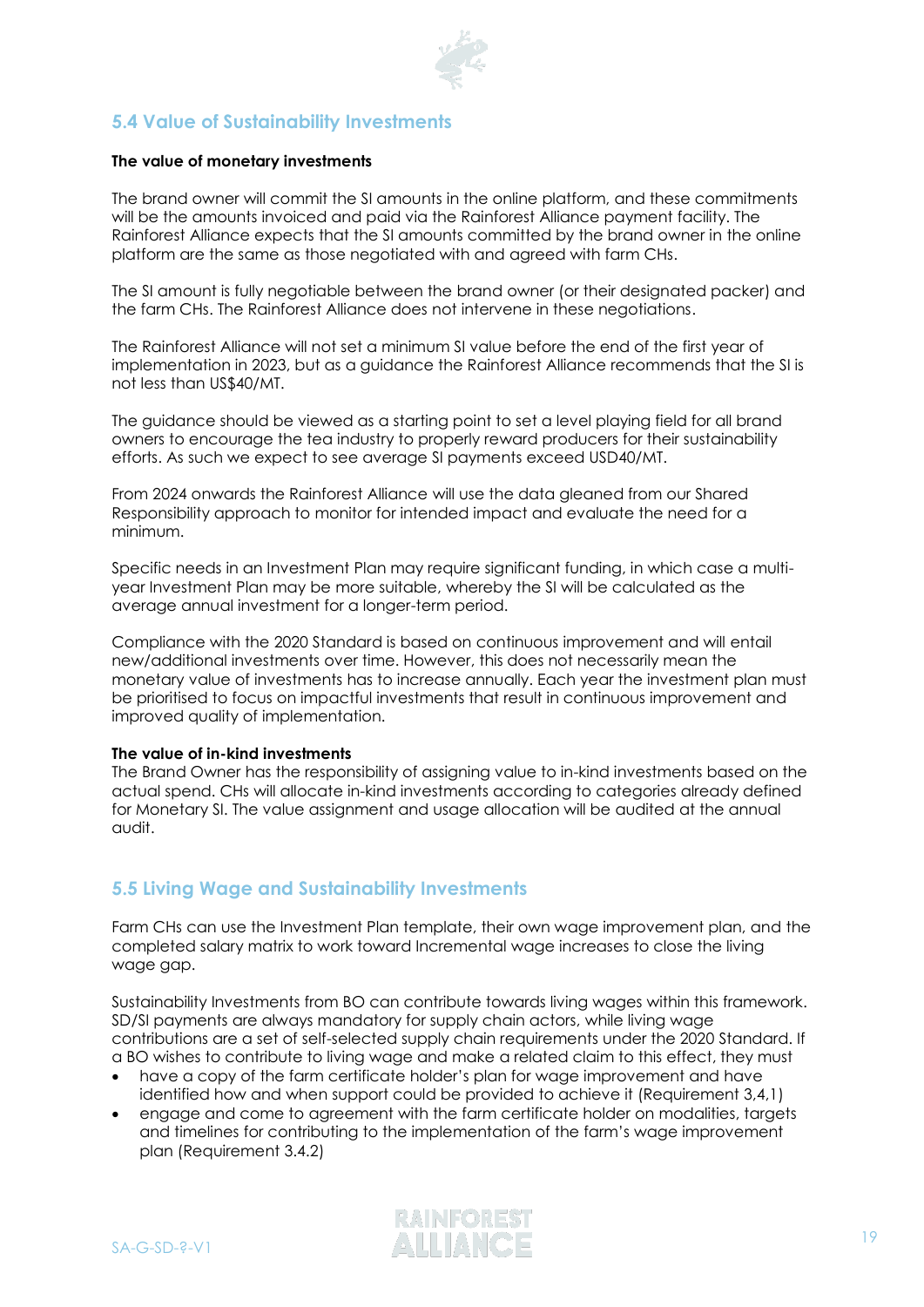

- make contributions to the farm's wage improvement plan that are aligned with modalities, targets and timelines as agreed upon with the farm certificate holder (requirement 3.4.3)
- Record the direct financial or other type of investment in the context of living wage payment contribution by the supply chain certificate holder to the farm (requirement 3.4.4)

# <span id="page-19-0"></span>**6. REPORTING THE SUSTAINABILITY DIFFERENTIAL AND SUSTAINABILITY INVESTMENTS**

#### <span id="page-19-1"></span>**6.1 Transparency**

Transparency is key. Reporting on SD and SI amounts will allow Rainforest Alliance to enable insights into investment needs, encourage supply chain contributions, and in time to demonstrate the impacts which those contributions will make possible.

- 1. The Rainforest Alliance will aim to provide transparency on the SD/SI amounts paid in tea supply chains via the online platform and through supply chain and sector reports.
- 2. The Rainforest Alliance will aim to provide aggregate reports for SC CHs to provide a basis for Brand Owners to make SD/SI payments which go beyond the proposed guidance minima provided in this document.

#### <span id="page-19-2"></span>**6.2 Reporting**

All traceability reporting including SD/SI is to be done in the Rainforest Alliance online platform.

The platform captures conversions and sales of all tea varieties, as well as SD/SI commitments and payments.

Both farm and supply chain CHs will be responsible for keeping data in the online platform accurate and up to date.

Information on SD/SI commitments and payments will be collected and reported via the online platform at different moments in time. NB the actual payments reporting mechanism will be designed and developed in detail during 2022 based on the following principles.

#### **Farm CHs reporting on SD received and spent.**

Farm CHs must document the Rainforest Alliance Sustainability Differential received by volume. Separate records are kept for Sustainability Differential payments from each BO which are clearly distinguished from market price, other premiums, such as quality premiums or crop and country specific premiums such as the Living Income Differential. This is true for both Group CHs (see Requirement 3.2.1). and Individual or Large farm CHs (see Requirement 3.2.2).

Farm CHs with group certification are required to distribute the total SD received to the group members on a pro-rata basis by volume supplied, and report on the same, (see Requirement 3.2.1).

Farm CHs with individual certification (e.g., tea estates) may elect to spend the SD to the benefit of workers or the producer (farm CH) themselves. If the SD is spent to the benefit of workers the Farm CH documents at least annually how the Sustainability Differential has been spent according to the approved categories: wages, working conditions, health and safety, housing (See Requirement 3.2.2)

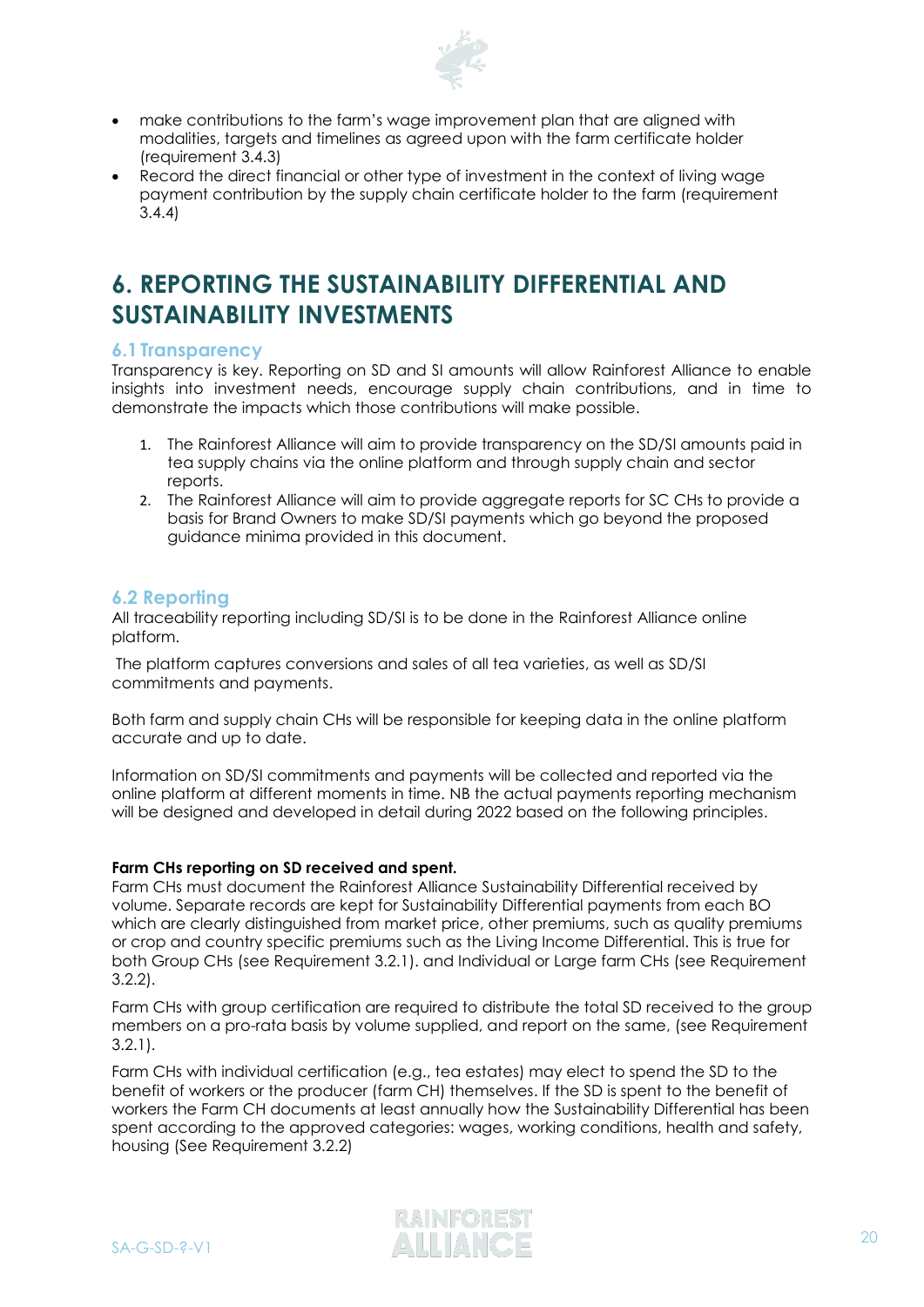

#### **Farm CHs reporting on SI received and spent.**

The farm CH is required to document the in-kind and monetary Sustainability Investments received from BOs for their investment plan according to the Rainforest Alliance investment categories. (See Requirement 3.3.1)

The farm CH is also required to report how the SI received was spent according to the Rainforest Alliance Investment Plan categories. The Farm CH must indicate the percentage of the total SI received which has been allocated to the categories included in the Investment Plan. The Investment Plan must be available for auditors, so that they will be able to see and assess the expenditure of the SI according to what is recorded in the platform as well as in the plan.

#### **Brand Owner reporting on in-kind SI**

The brand owner is required to report the estimated value of in-kind SI through the online platform, indicating which investment category the in-kind SI can be categorized as.

#### **The Rainforest Alliance will aim to report,** at least annually:

- Aggregated amount of Rainforest Alliance SD/SI received by CHs by country.
- Aggregated amount of Rainforest Alliance SD/SI agreed to be paid between Brand Owner and farm CHs.

### <span id="page-20-0"></span>**6.3 Claims and narratives**

The 2020 Certification Program gives producers access to new tools and training to help them analyze their own performance and implement more sustainable practices. It also includes a risk-based auditing process to focus verification on the key risks identified throughout the supply chain.. The purpose of these innovations is to enable producers to better differentiate themselves and showcase their sustainability performance in the market and to give companies access to clearer performance insights within their supply chains. In this way companies will be able to identify areas where there are risks or opportunities in the production of their raw materials, informing their future investments in strengthening the sustainability of their supply chain to meet the demand for sustainably produced goods. This will help positively influence producer livelihoods and create longer-term and closer relationships with producers and companies.

The Rainforest Alliance understands that brands increasingly wish to better distinguish themselves in the market and show how they have created a positive impact for people and nature.. The improvements to the Rainforest Alliance Certification System is therefore offering brands and companies a way to talk about their impact and investments at origin by developing a standardized approach to making results-based claims. A results-based claim (RBC) is a claim related to results achieved, or impacts realized, through the implementation of certification, targeted programs and/or shared responsibility investments. The increased transparency created by this new approach is intended to support certified supply chain actors and their associated brands to increase their investment at origin to deliver the desired impact for which they wish to make a claim or a narrative and thus facilitate consumer engagement on sustainability efforts and investments.

We will provide guidance to supply chain certificate holders on the types of claims and narratives allowed with regards to shared responsibility commitments, payments, and impacts via the Rainforest Alliance Claims Framework. Companies are encouraged to make results-based claims related to Shared Responsibility by utilizing supply chain and sector reports on SD/SI amounts.

The following claims and narratives apply to Shared Responsibility:

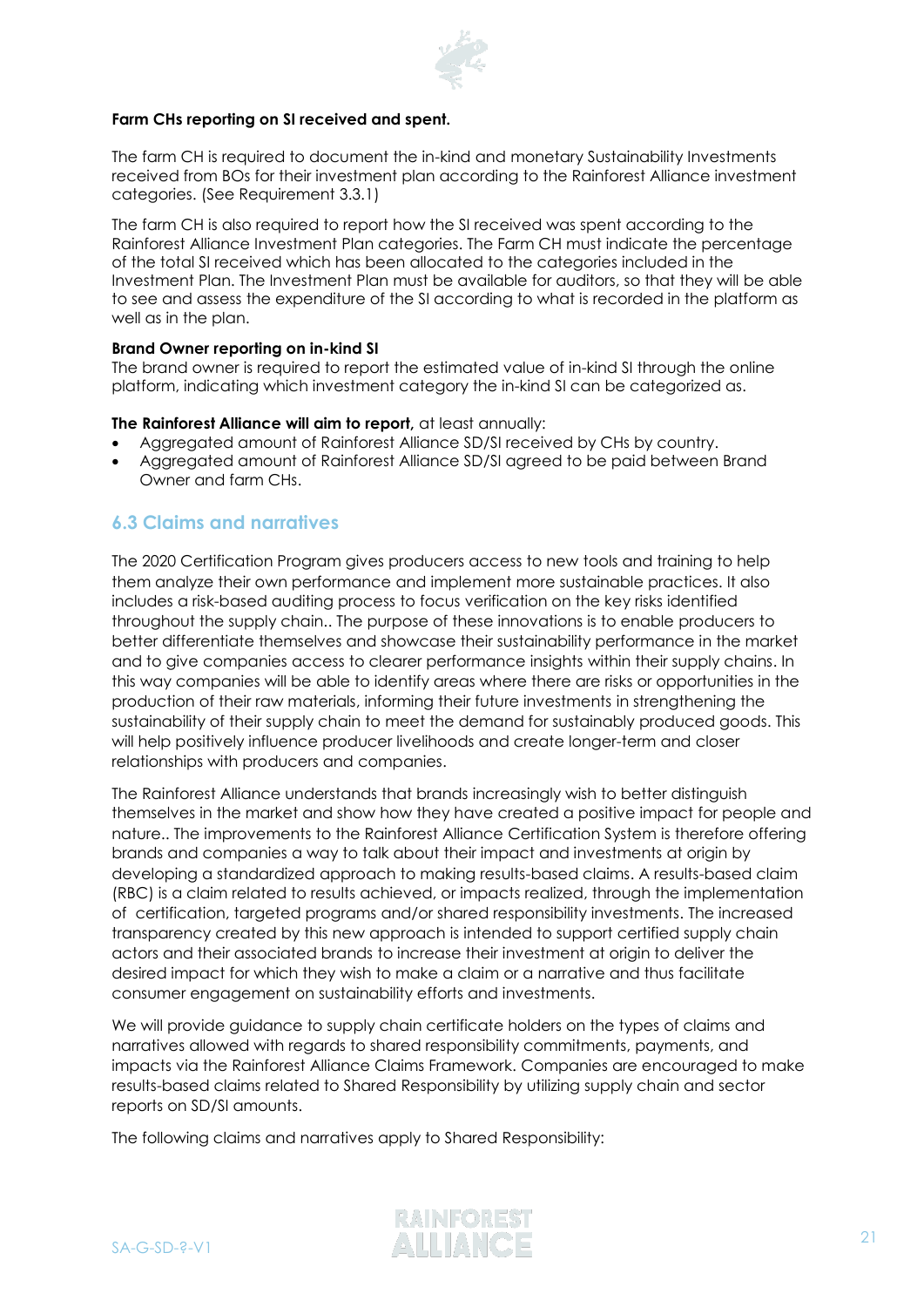

- 1. Basic statements related to Shared Responsibility (reach, origin, & volume) including Investment Claims, which are neutral statements about the monetary investment the company has made toward Shared Responsibility. If language around how the money is invested is included, it should be general in nature, and describe how the money will help the farmer CH meet the basic sustainability principles required by the Rainforest Alliance Sustainable Agriculture Standard.
	- a. Example: "*Brand A teas come from Rainforest Alliance Certified farms in Kenya and Tanzania which received sustainability investments to the tune of USD1 million to help them on their sustainability journey*"
	- b. Example: "*There are 50,000 tea farmers in nearly 500 nearly 800 communities within our Brand D supply chain. Through Rainforest Alliance certification, and the sustainability investments we made to them in the past year, these farmers are adopting regenerative agriculture practices that help increase resiliency to climate change.*"
	- c. Example: "*We have invested \$1.2 million in sustainability investments with Rainforest Alliance to help our tea farmers adapt to climate change and adopt integrated pest management approaches*."
- 2. Partnership claims
	- a. Example: "*Brand B is working with Rainforest Alliance, a non-profit organization dedicated to sustainability and conservation around the world. We are committed to ensuring a better life for our farmers, better tea for you and a better environment for everyone. One of the ways in which we do that is to make sustainability investments to all the farmers who supply our tea."*
- 3. Certification impact claims
	- a. Example: "*Brand C is proud to be Rainforest Alliance certified, and to support Shared Responsibility in the tea supply chain; a recent study X has shown that Rainforest Alliance Certified tea farms receiving investments achieve faster adoption of IPM, apply fewer agrochemicals on their tea bushes, and provide better protection for workers in the application of chemicals*".

Claims should not imply that the company has made direct payment of a specific dollar amount to specific farms/groups unless the company is the responsible CH directly paying the farmer CH. Claims should also not imply that the company's investment in Shared Responsibility has directly caused specific impacts at origin, unless this claim can be confirmed through evaluation of results of a Tailored Program.

o Example: "*Our brand E, in a joint effort with Rainforest Alliance, paid USD1 million to the following 20 tea farms (USD50,000 each). This investment has allowed our farmers to increase the wages for their workers by 15%."*

#### Retailers and their suppliers.

Where the retail brand owner has delegated the responsibility for transacting SD/SI to their manufacturer or packer as described in section 2.4.4 above, the retail Brand Owner will be expected to provide evidence that SD/SI has indeed been paid by their suppliers.

<span id="page-21-0"></span>In such cases, SD/SI related claims may only be made by the retail brand owner if they can provide proof that their manufacturer or packer has been compensated for such SD/SI payments.

# **7. TRANSACTING SD/SI**

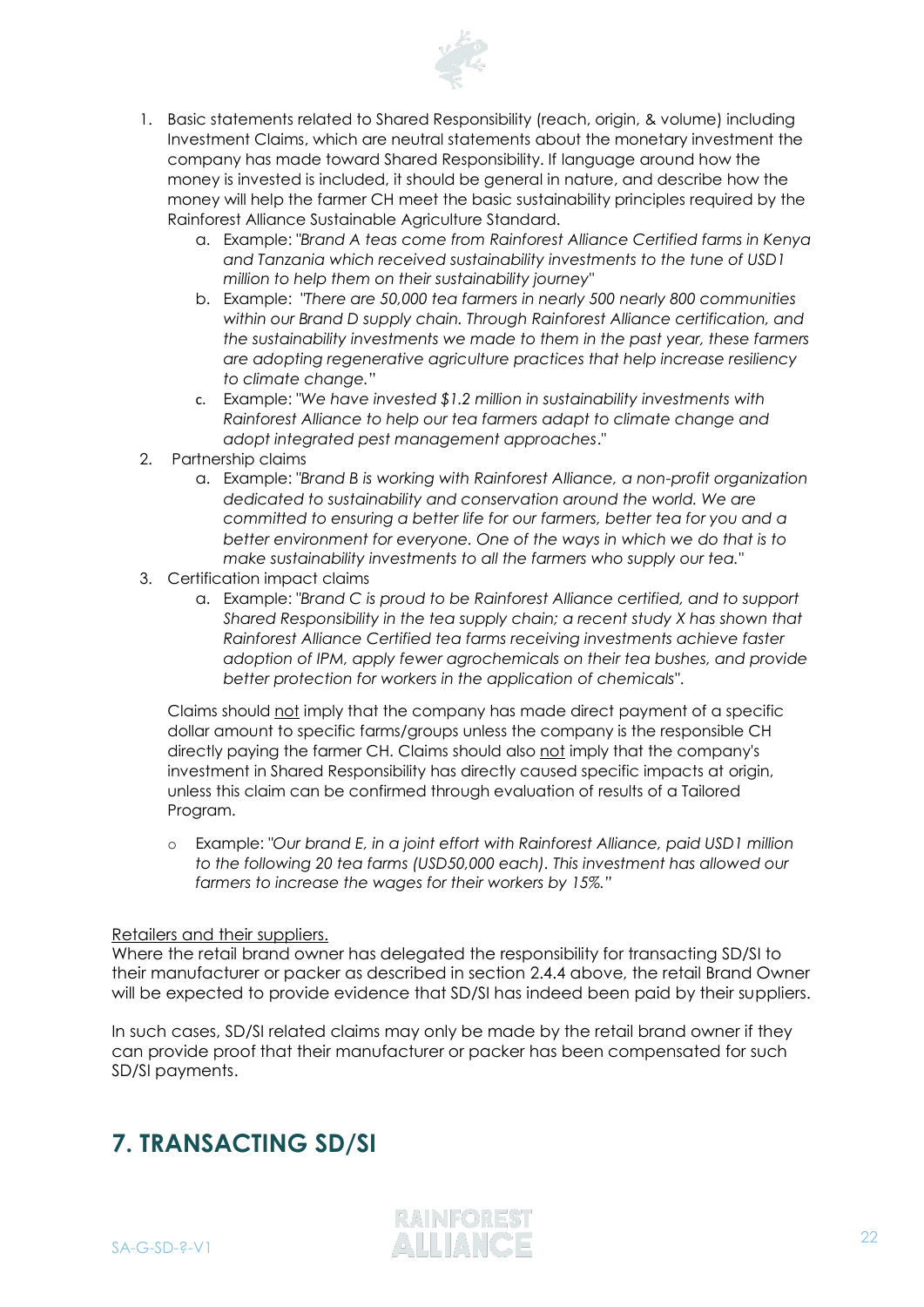

This guidance covers all RAC teas sourced from farm CHs up to the final brand owner, irrespective of the final format that they are sold in.

The Rainforest Alliance does not play a commercial role in contract and/or price negotiations.

SD/SI payments will be based on the footprint of volume recorded as sold in the Rainforest Alliance traceability system between farm CH and redeemed in the in the Rainforest Alliance traceability system by the final packer or brand owner (who may or may not be the same certificate holder). If the Brand owner subcontracts to a packer, it is the packer who is required to transact SD/SI on behalf of the brand owner.

It is possible within the Rainforest Alliance online platform to re-assign the payment of SD/SI to another certificate holder within the same company.

All payments committed, invoiced, and paid by the Supply chain CH, and distributed to the farm CH will be tracked in the Rainforest Alliance online platform.

The detailed mechanism will be designed in 2022 but the premise is based on annual forward commitments and retrospective invoicing and payment.

The following paragraphs outline the transaction flow for the first two years of implementation:

#### **Transaction flow for 2022 (commitments) and 2023 (payments).**

- By 1st July 2022 the BO records SD/SI commitments per farm CH via the confirmation module for 2022 (the "transition year" for tea SD/SI) and 2023 payments.
	- o The confirmation module will be designed only in 2022. The module will automatically include the farm CHs the BO has sourced from in the preceding period, with an additional option to display the full list of Rainforest Alliance tea farm CHs if the BO chooses to add new suppliers for the year ahead. For this reason, we propose that the BO records commitments for 2023 payments, the first year of implementation, in mid-2022.
- The brand owner redeems volumes out of the Rainforest Alliance online platform throughout the year 2022.
- From 1st January 2023 the Rainforest Alliance issues invoices for SD/SI based on the totality of the above commitments and volumes redeemed.
- The brand owner or their manufacturer/packer transacts the payment to the Rainforest Alliance within the payment terms set in the invoice i.e. 30 days.
- The Rainforest Alliance transacts the SD/SI payments to the farm CHs on behalf of the BO upon receipt of funds, with payments expected to be completed by 1st April 2023.

#### **Transaction flow for 2023 (commitments) and 2024 (payments).**

- By 1st January 2023 the BO records SD/SI commitments per farm CH via the confirmation module for 2023 (the first year of SD/SI implementation) and 2024 payments.
	- o The confirmation module will be designed in 2022. The module will automatically include the farm CHs the BO has sourced from in the preceding year, with an additional option to display the full list of Rainforest Alliance tea farm CHs if the BO chooses to add new suppliers for the year ahead.
- The brand owner redeems volumes out of the Rainforest Alliance online platform throughout the year 2023.
- From 1st January 2024 the Rainforest Alliance issues invoices for SD/SI based on the totality of the above commitments and volumes redeemed.
- The brand owner or their manufacturer/packer transacts the payment to the Rainforest Alliance within the payment terms set in the invoice i.e. 30 days.

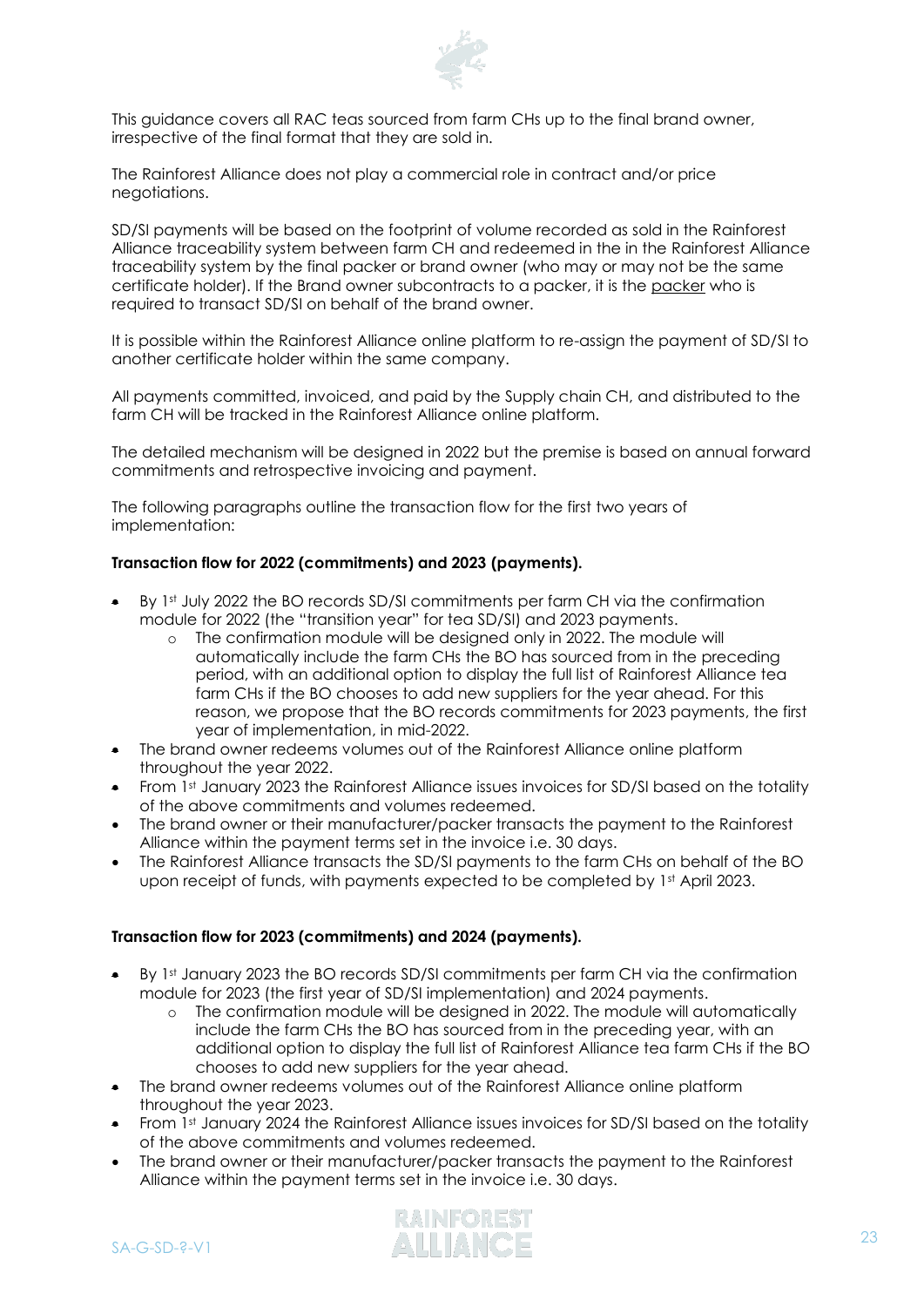

• The Rainforest Alliance transacts the SD/SI payments to the farm CHs on behalf of the BO upon receipt of funds, with payments expected to be completed by 1st April 2024.

## <span id="page-23-0"></span>**7.1 Payment by Group Management to Members**

In the case of group certification, the full amount of SD received by the farm CH from the Brand Owner is announced to the members on a regular basis and paid to the members either in monetary or electronic transfers and according to certified volumes delivered. (See requirement 3.2.1). Requirement 3.2.1 also states that SD is paid in a timely and convenient manner at least once a year in case of continuous harvest crops like Tea. As SD/SI payments to the farm CH will be made via the Rainforest Alliance payment facility upon receipt of funds from the Brand Owner in the first quarter of each calendar year, the Rainforest Alliance also expects the full SD amount to be paid to the producers latest within 90 days of receipt of funds by the farm CH.

# <span id="page-23-1"></span>**8. ASSURANCE OF SD/SI PAYMENTS**

CBs will triangulate information entered in the online platform to verify whether the SD/SI amounts committed and the amounts paid align and are in accordance with the Standard requirements. They will also verify via with physical evidence, such as payment receipts.

If a non-conformity is identified, either during the Supply Chain or Farm audit, the responsible certificate holder must take corrective action to close the non-conformity to be certified. Failure to close the non-conformity will result in a non-certification decision which means that the CH will not be able to sell products as RAC.

#### **Auditing SD/SI**

#### **Brand Owners:**

BOs who are also packers must provide evidence that SD/SI is committed and paid via the online platform.

In the case of brand owners who source product from packers, the packers must provide evidence that SD/SI is committed and paid via the online platform on behalf of those brand owners. Where BOs delegate transaction of SD/SI to a packer, there will be an additional verification step for those BOs to prove that the BO has reimbursed the delegated packer for SD/SI contributions; this evidence will also be required to allow claims and narratives related to SD/SI.

Non-payment despite commitments in the online platform, or misreporting on SD or SI, will be flagged as a non-conformity for the Brand Owner. Non-conformity can only be closed if they are corrected (for example committed payments are made and correctly reported) within the timeframes stipulated by the Certification and Auditing Rules.

#### **Farm CHs:**

In the case of group certification, the CH must forward the SD to its members. Individual farms and group members can use the SD at their discretion. The auditor will verify proof of receipt at the farmer and the farm group level as part of the farm group audit. This will be triangulated with proof of payment and agreed amount captured in the system in order to validate the amount and authenticity of transactions.

The farm audit will also confirm that the farm CHs have spent the monetary SI per the investment plan and that in-kind SI received has been used according to the Investments Plan.